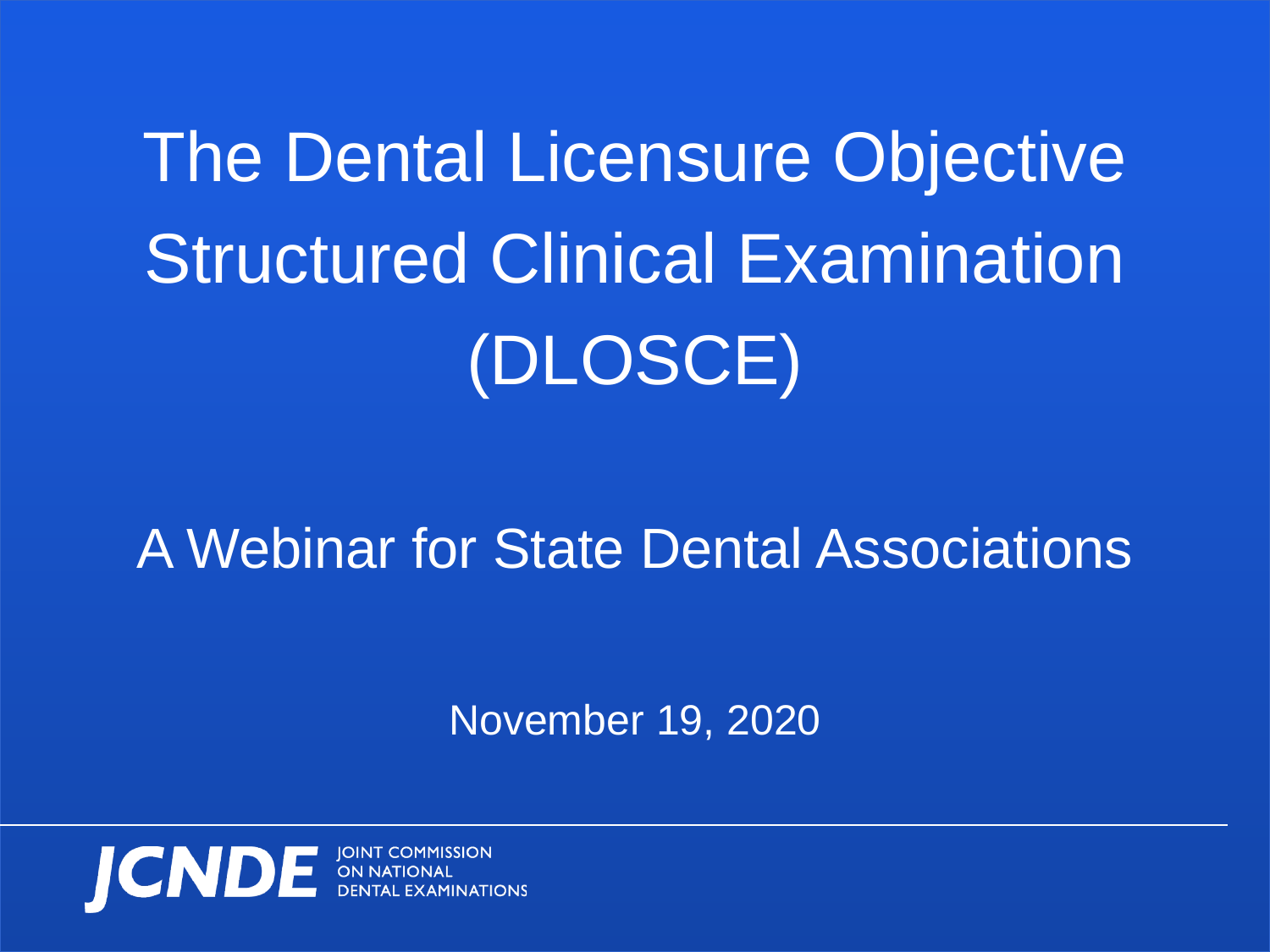#### **Presenters**







**Kanthasamy Ragunanthan, DDS, MS**

**Chair, JCNDE**

**Cataldo W. Leone, DMD, DMedSc, FACD, FICD**

**Past Chair, JCNDE**

**David M. Waldschmidt, Ph.D.**

**Director, JCNDE**

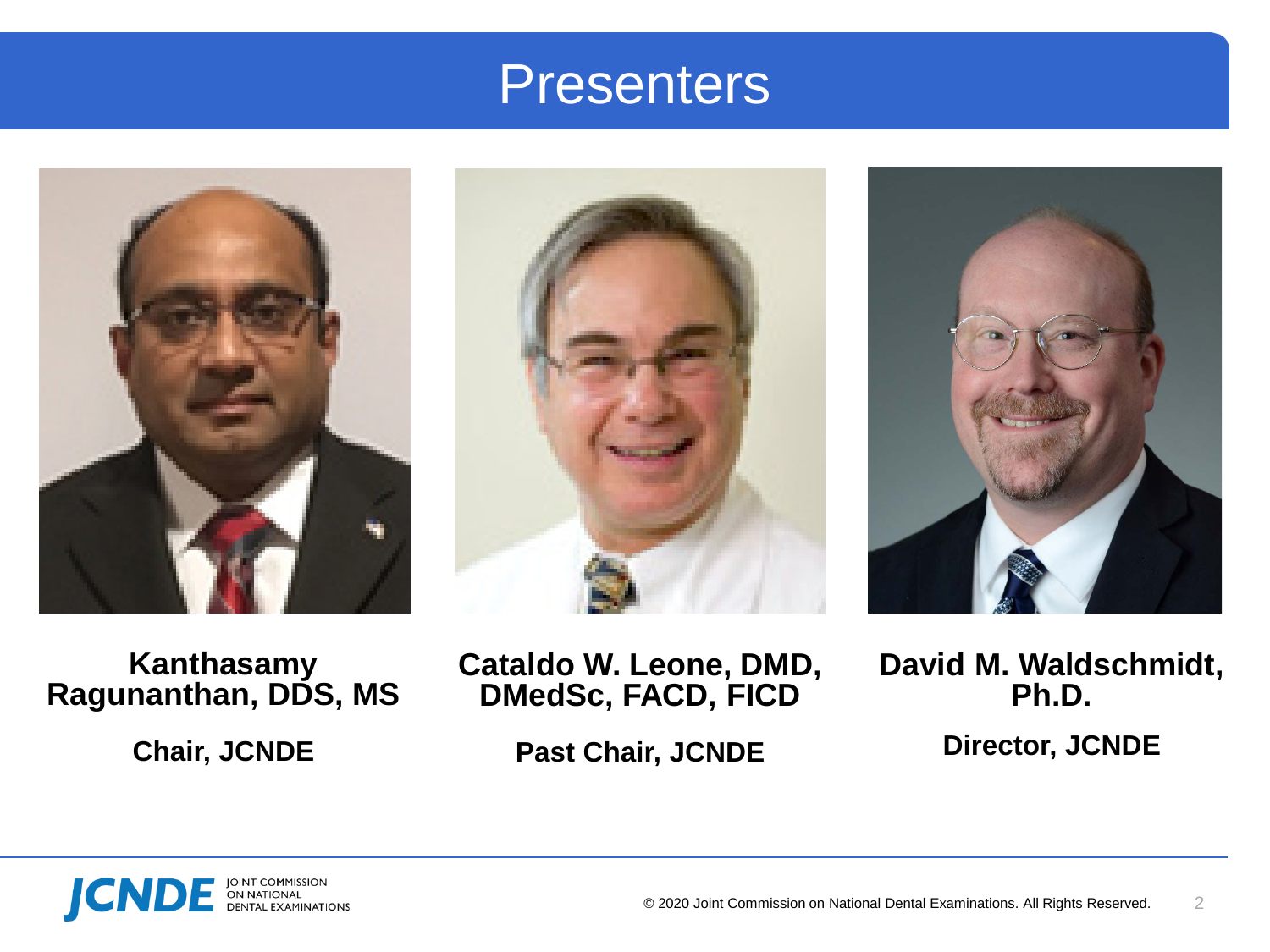### **Overview**

- The Joint Commission on National Dental Examinations (JCNDE)
- Background and History of DLOSCE Development
- OSCEs and the DLOSCE Approach
- DLOSCE Content Areas, Question Format, and 3D Models
- Common Questions about the DLOSCE
	- The DLOSCE and the Issue of Psychomotor/Hand Skill Evaluation
	- The DLOSCE and the Integrated National Board Dental Examination (INBDE)
- Findings from 2020 DLOSCE Administrations
- Additional DLOSCE Information and Resources
- Q & A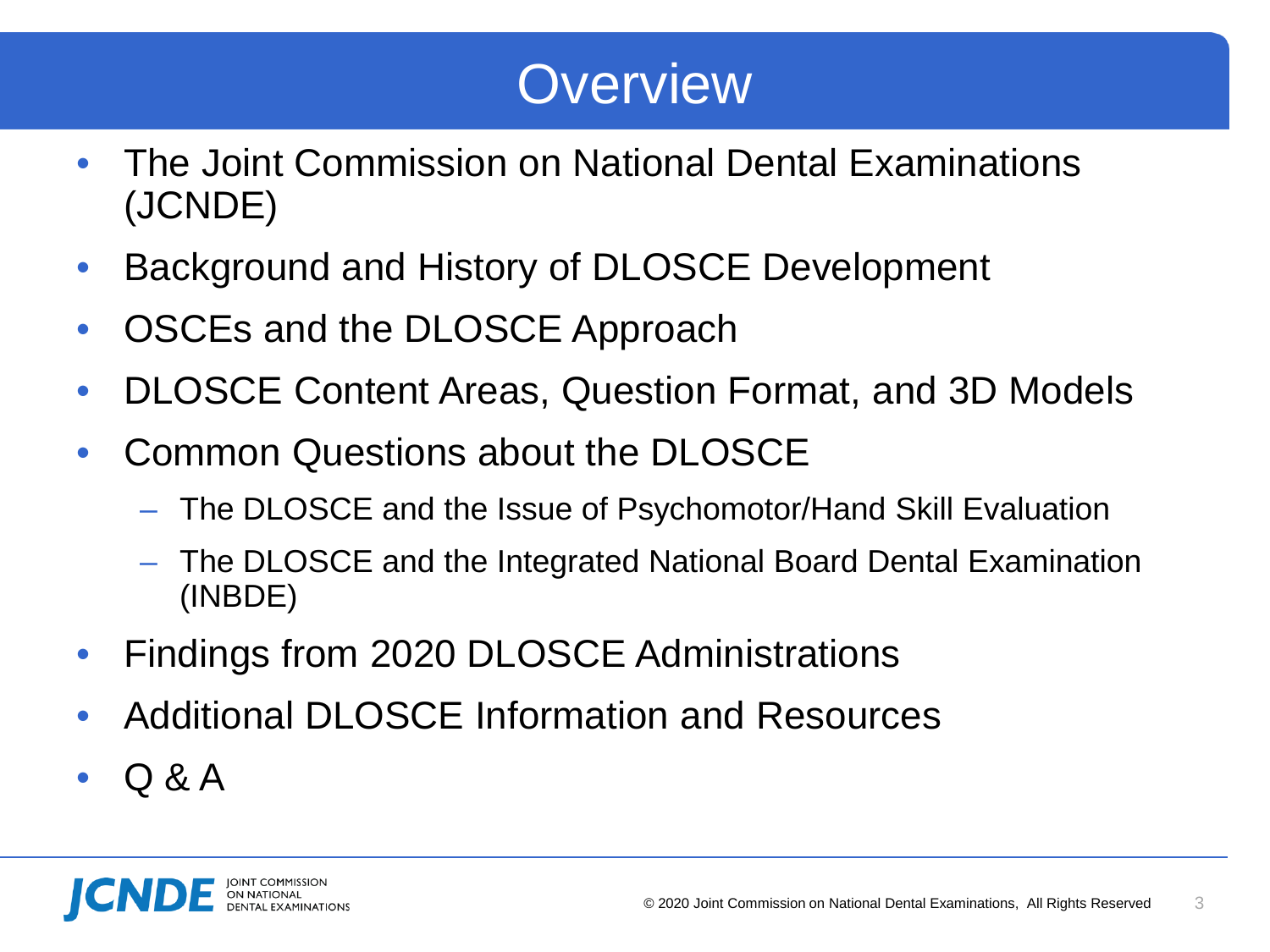#### The JCNDE is a Commission of the ADA

- **Commissions are agencies of the ADA that have been granted independent authority to carry out their program and duties.**
- Philosophical foundation of Commissions:
	- Commissions must be:
		- Consistent
		- Free from bias and conflict of interest
		- Objective
	- No single community of interest can have undue influence in the decision-making process, including the ADA.
	- Quality assurance is necessary to protect the public and assure long-term viability of the profession.
	- Integrity, confidentiality, due process.
- Subject to the ADA *Constitution & Bylaws* and ADA *Governance and Organizational Manual*, and governed by the *Rules of the JCNDE* and the *Operational and Policy Manual* of the JCNDE.

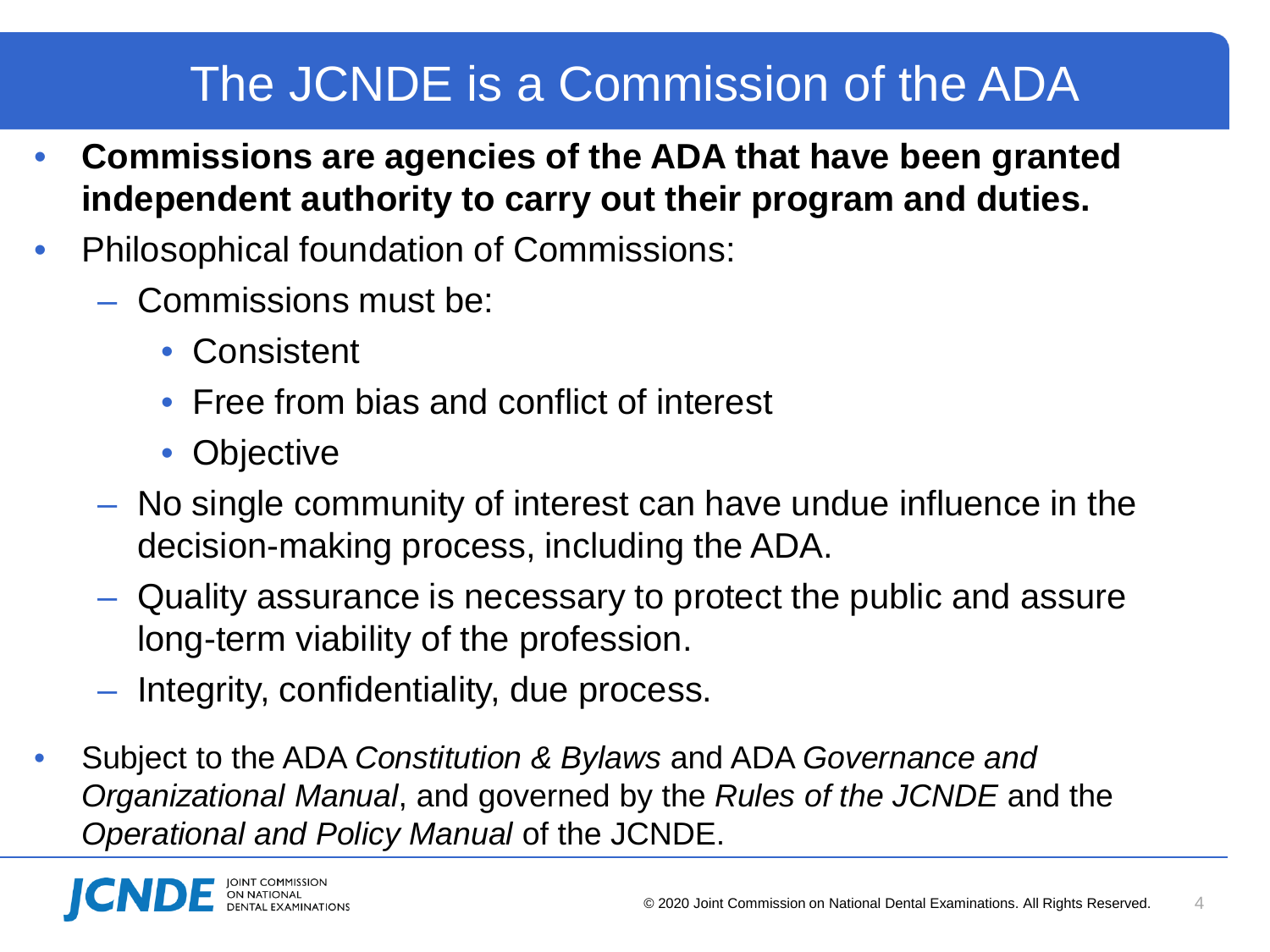#### Duties of the JCNDE

The *Constitution and Bylaws* of the American Dental Association indicate that the duties of the JCNDE shall be to:

- Provide and conduct examinations for all purposes, including assisting state boards of dental examiners in determining qualifications of dentists and other oral health care professionals seeking certification and/or licensure to practice in any state or other jurisdiction of the United States.
- Make rules and regulations for the conduct of examinations and the certification of successful candidates.
- Serve as a resource for dentists and other oral health care professionals concerning the development of examinations.
- Provide a means for a candidate to appeal an adverse decision of the Commission.
- Submit an annual report to the ADA House of Delegates and interim reports, on request.
- Submit an annual budget to the ADA Board of Trustees.

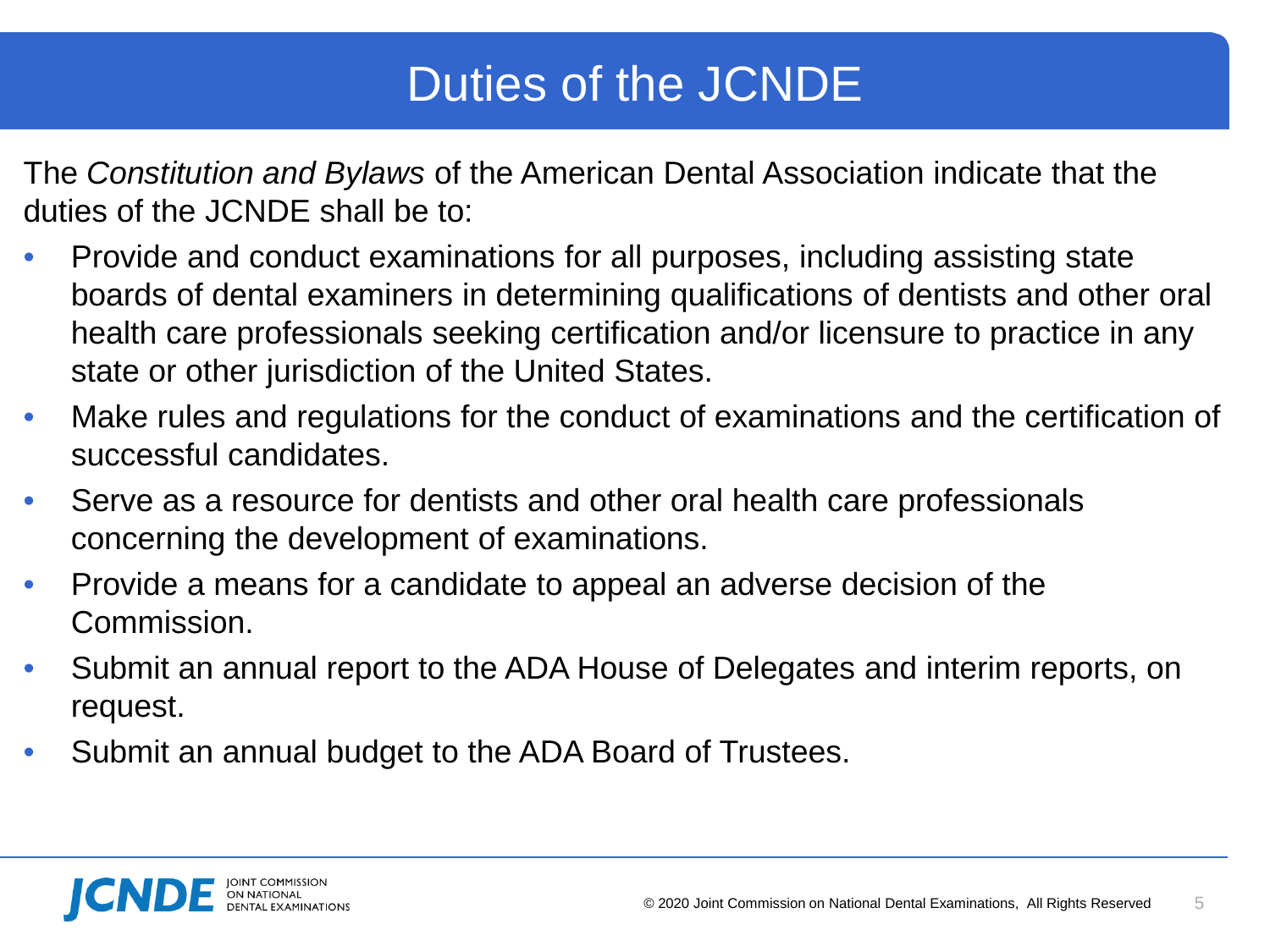### JCNDE Governance

In fulfillment of its *Bylaws* duties, the JCNDE oversees the following licensure examination programs:\*

- National Board Dental Examination Part I
- National Board Dental Examination Part II
- Integrated National Board Dental Examination (INBDE)
- National Board Dental Hygiene Examination (NBDHE)
- Dental Licensure Objective Structured Clinical Examination (DLOSCE)

\* NBDE Parts I and II are scheduled to be sunset on December 31, 2020 and July 31, 2022, respectively. The INBDE is designed to replace these examinations.

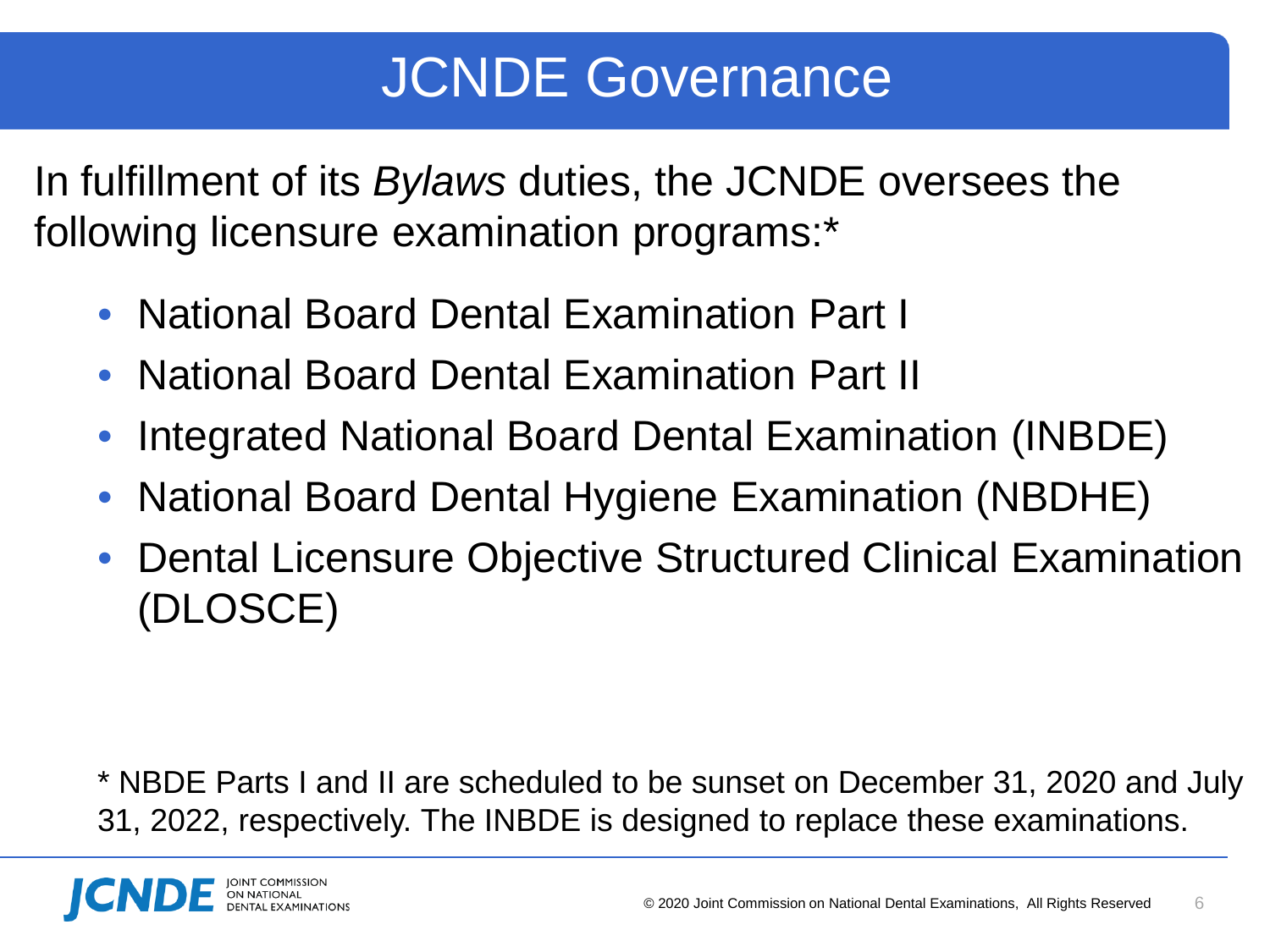#### **Mission**

Protecting public health through valid, reliable and fair assessments of knowledge, skills, and abilities to inform licensure and certification decisions that help ensure safe and effective patient care by qualified oral healthcare team members.

#### **Vision**

The JCNDE is the nation's leading resource for supporting standards of oral healthcare professionals through valid, reliable and fair assessments for licensure and certification.

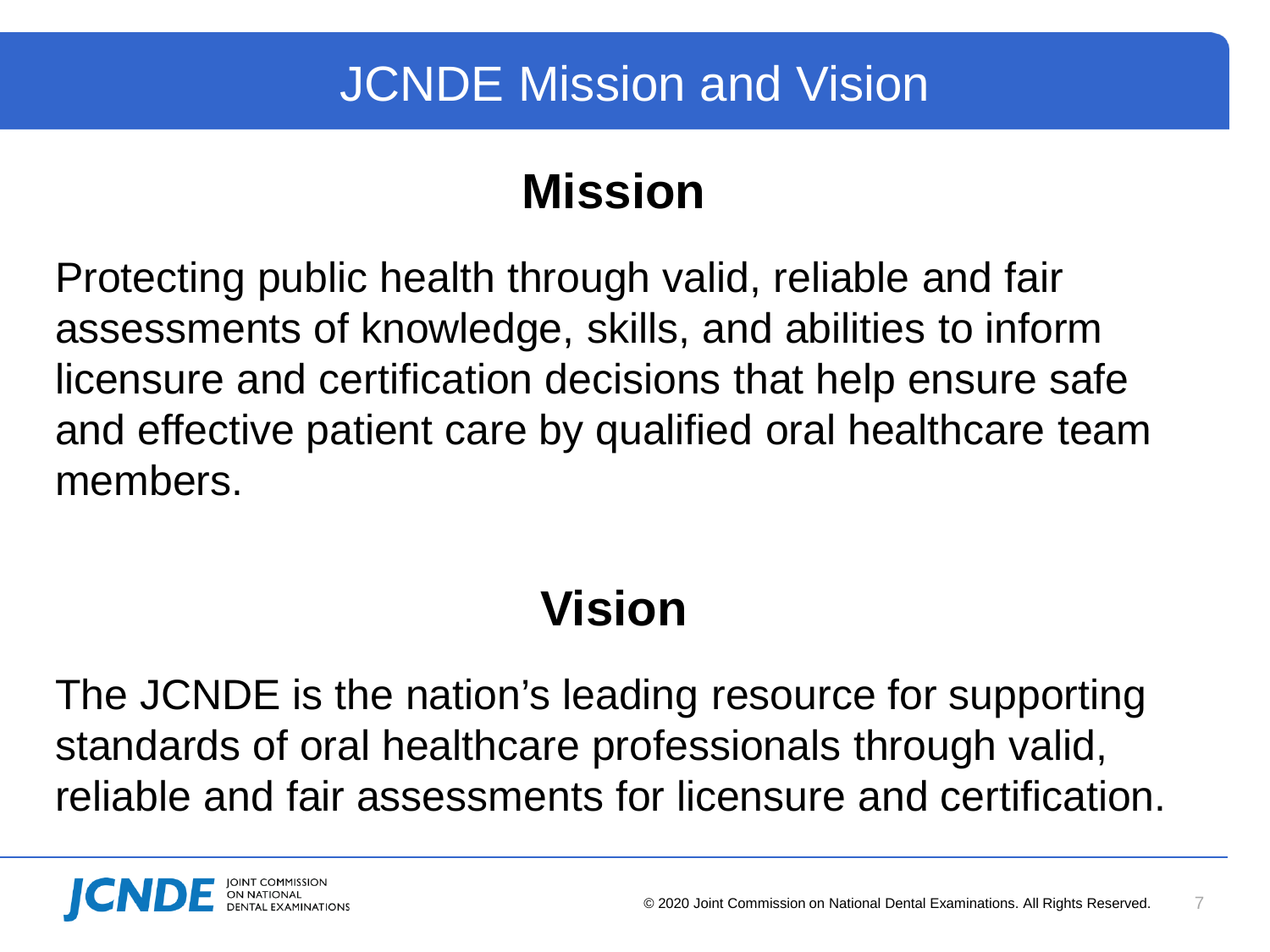#### DLOSCE Background

- In February 2017, the American Dental Association's (ADA's) Board of Trustees (BOT) approved development of the DLOSCE, and authorized formation of a DLOSCE Steering Committee charged with the task of developing and validating this examination.
- Since its first meeting in July 2017, members of the DLOSCE Steering Committee worked diligently to lay the foundation for this examination program (test content domain, test specifications, test construction team structure, test format, etc.), with the assistance of the DLOSCE Working Committee and staff from the Department of Testing Services.
- Development and implementation of the DLOSCE has required several years of intense focus and concerted effort by highly qualified dental subject matter experts
- Based on the recommendation of the DLOSCE Steering Committee and with the full support of the JCNDE—the ADA BOT transferred DLOSCE governance to the JCNDE in January of 2020.

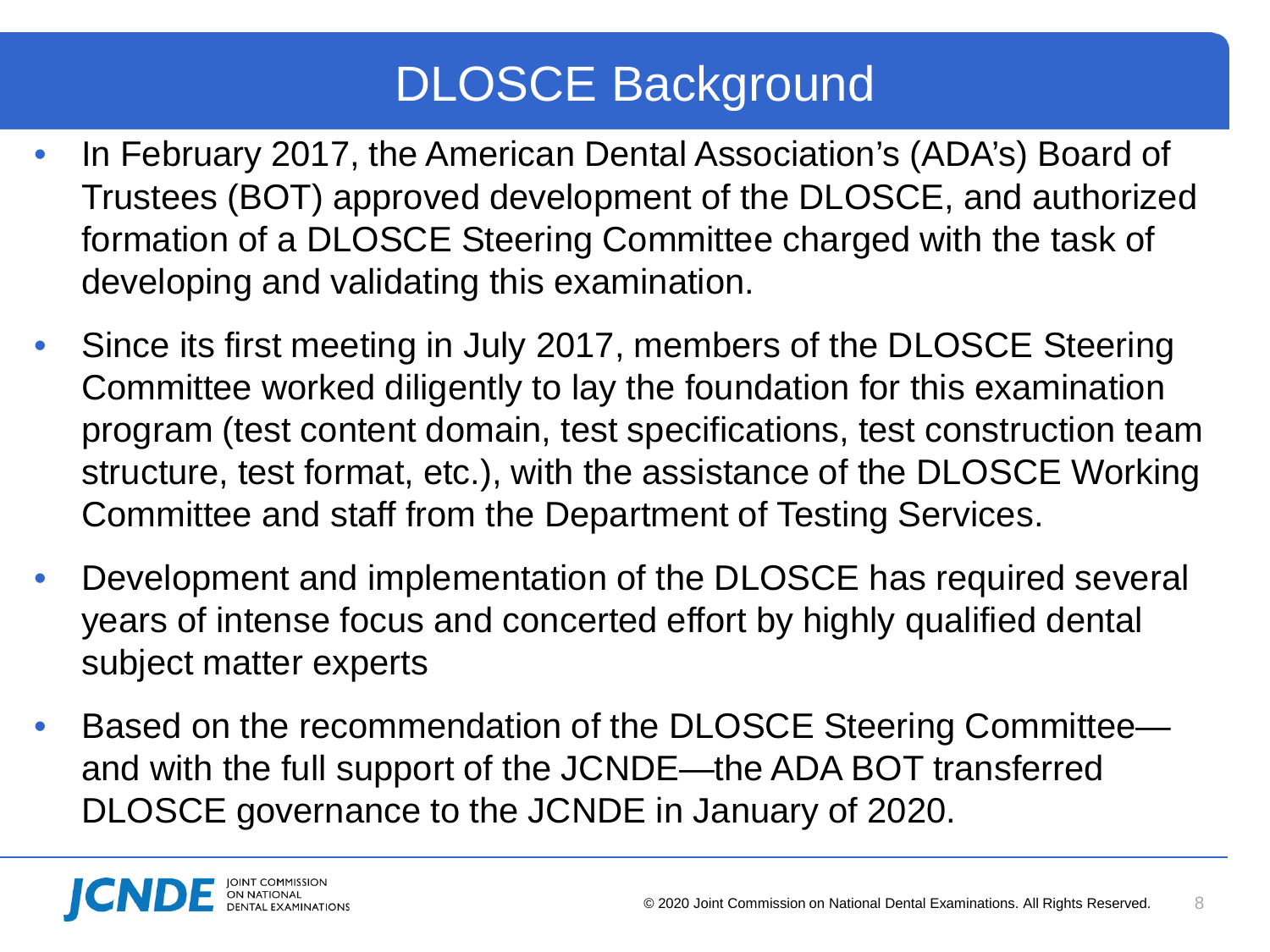#### Why develop the DLOSCE?

- Gives dental boards the ability to identify those who lack the skills necessary for safe practice, using a professionally developed examination backed by strong validity evidence.
- Eliminates undesirable situations and complications that can arise from the use of patients in the examination process (e.g., patient's more pressing needs not treated in lieu of pursuing the "perfect lesion").
- Allows for more objective and comprehensive measurement of candidate skills.
- **Helps dental boards in their mission to protect the public.**

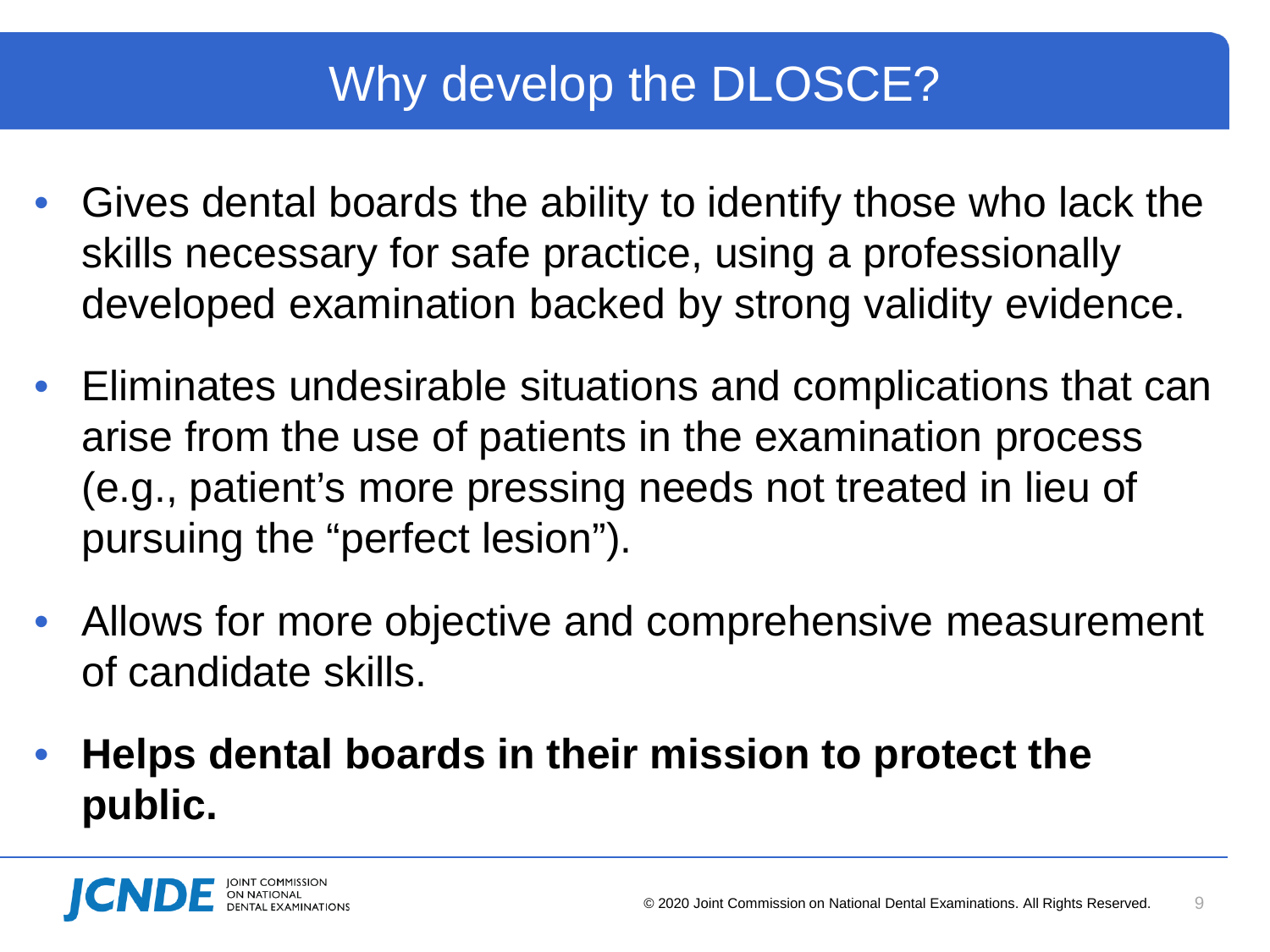#### What is an Objective Structured Clinical Examination (OSCE)?

- A method of measurement
- Candidates rotate through short, standardized stations
- Assesses clinical competence, patient communication skills, knowledge of clinical procedures, prescription writing, etc.
- Widely used in the health sciences
- Success requires critical thinking
- OSCEs are evolving

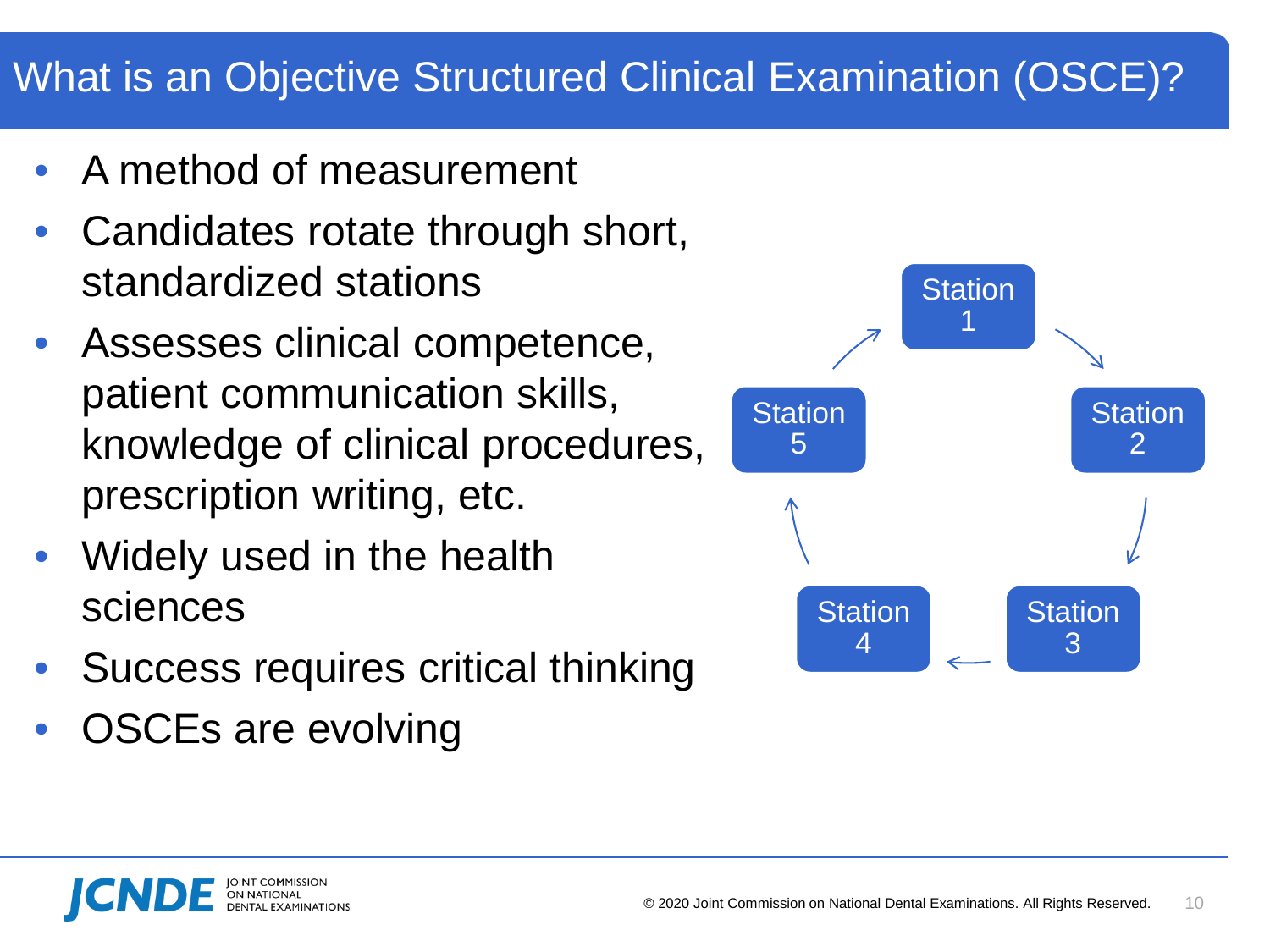#### Why conduct an OSCE?

- Benefits include:
	- Assesses broad range of skills, including clinical and theoretical knowledge
	- Standardized (stations, competencies, tasks)
	- Strong validity evidence
	- Reliable
	- Fair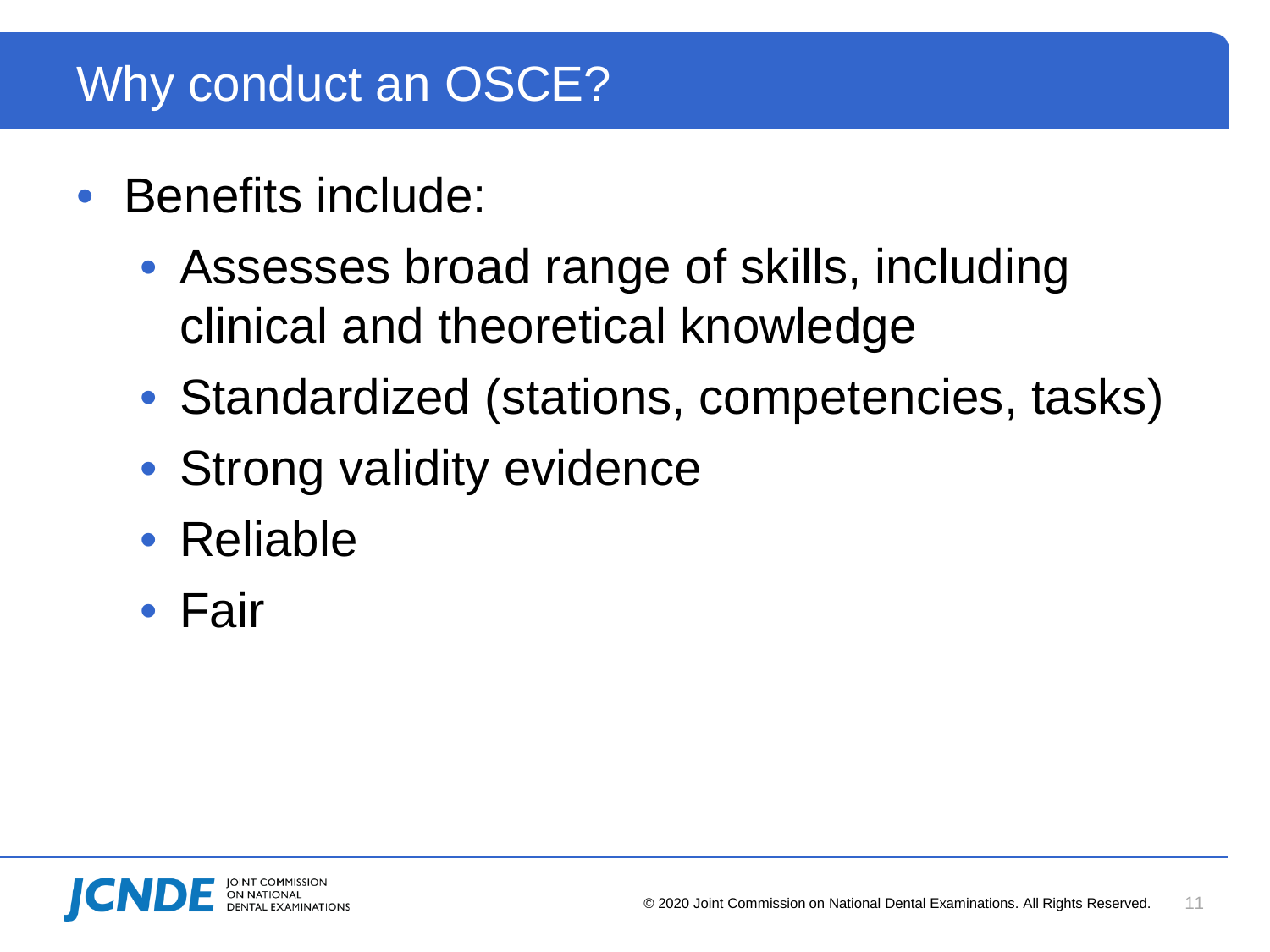#### Can OSCEs currently be found in dental licensure?

- The OSCE developed by the National Dental Examining Board (NDEB) of Canada provides an example of one possible approach.
	- Development is a recurring, critical activity undertaken by experts, with questions selected by general practitioners to ensure clinical relevance.
	- The OSCE is administered three (3) times per year (March, May, and November) in fixed testing windows.
	- Administrations include 50 physical stations with two questions each, plus rest stations. Stations are focused and short (5-minutes).
	- NDEB Canada anticipates transitioning to a "Virtual OSCE" in March 2022.
- In a study involving 2,317 students at nine Canadian dental schools, Gerrow et al. (2003) found positive correlations between students' examination scores and final year results.
	- Written examination and final year results: (r=0.43, p<. 001)
	- OSCE and final year results: (r=0.46, p<. 001)

Source: Gerrow, J.D., Murphy, H.J., Boyd, M.A., and Scott, D.A. (2003). Concurrent validity of written and OSCE components of the Canadian Dental Certification Examinations. Journal of Dental Education, 67 (8), 896-901.

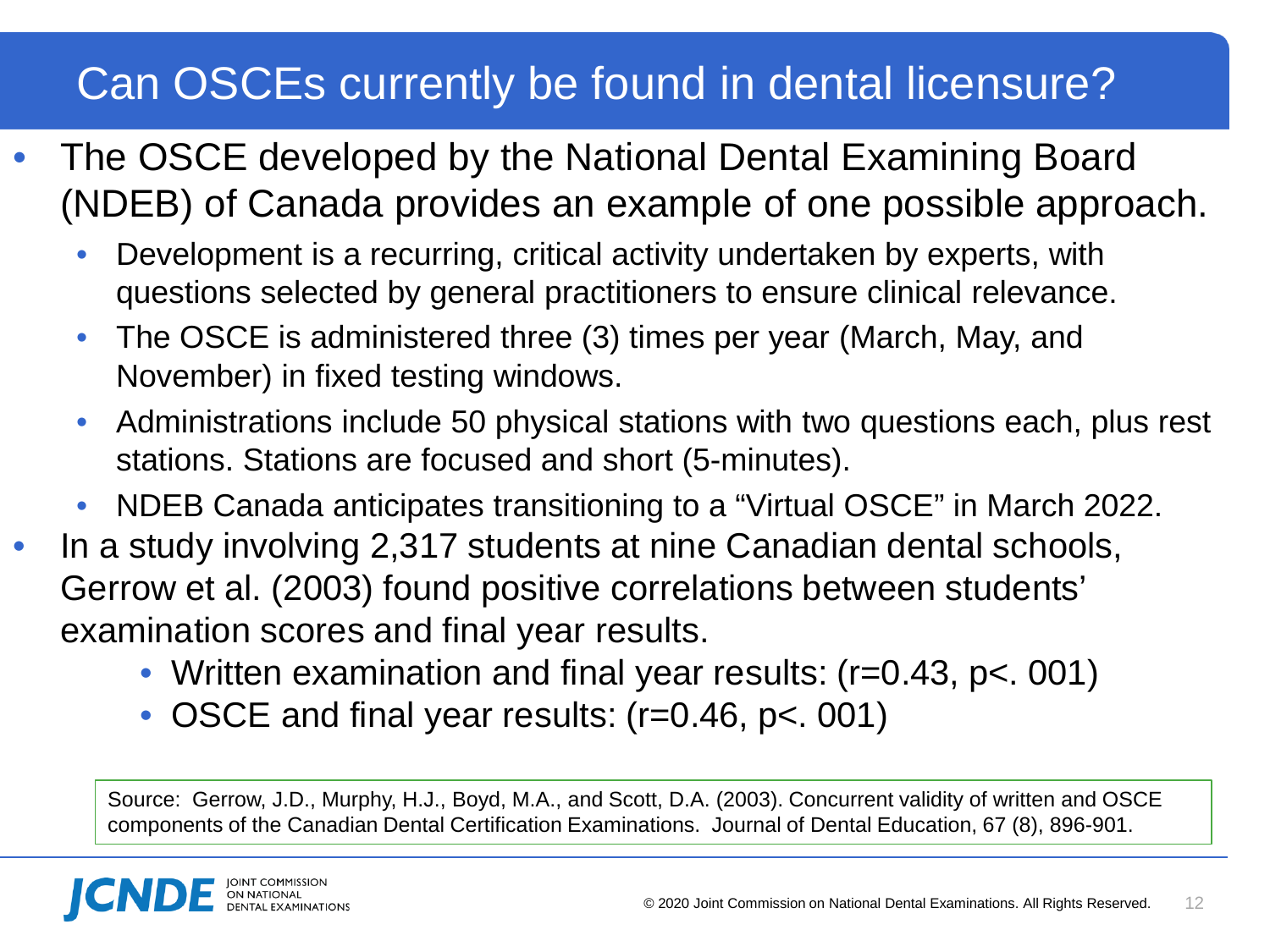#### *The Standards for Educational and Psychological Testing*

- In building the DLOSCE, the primary focus has been on validity, the evidence that supports the interpretation and use of examination results.
- The *Standards* were developed by the American Educational Research Association (AERA), American Psychological Association (APA), and the National Council on Measurement in Education (NCME).
- The *Standards* provide considerations for developing and implementing valid examinations.
- The *Standards* and industry best practices have guided DLOSCE design, construction, and implementation.



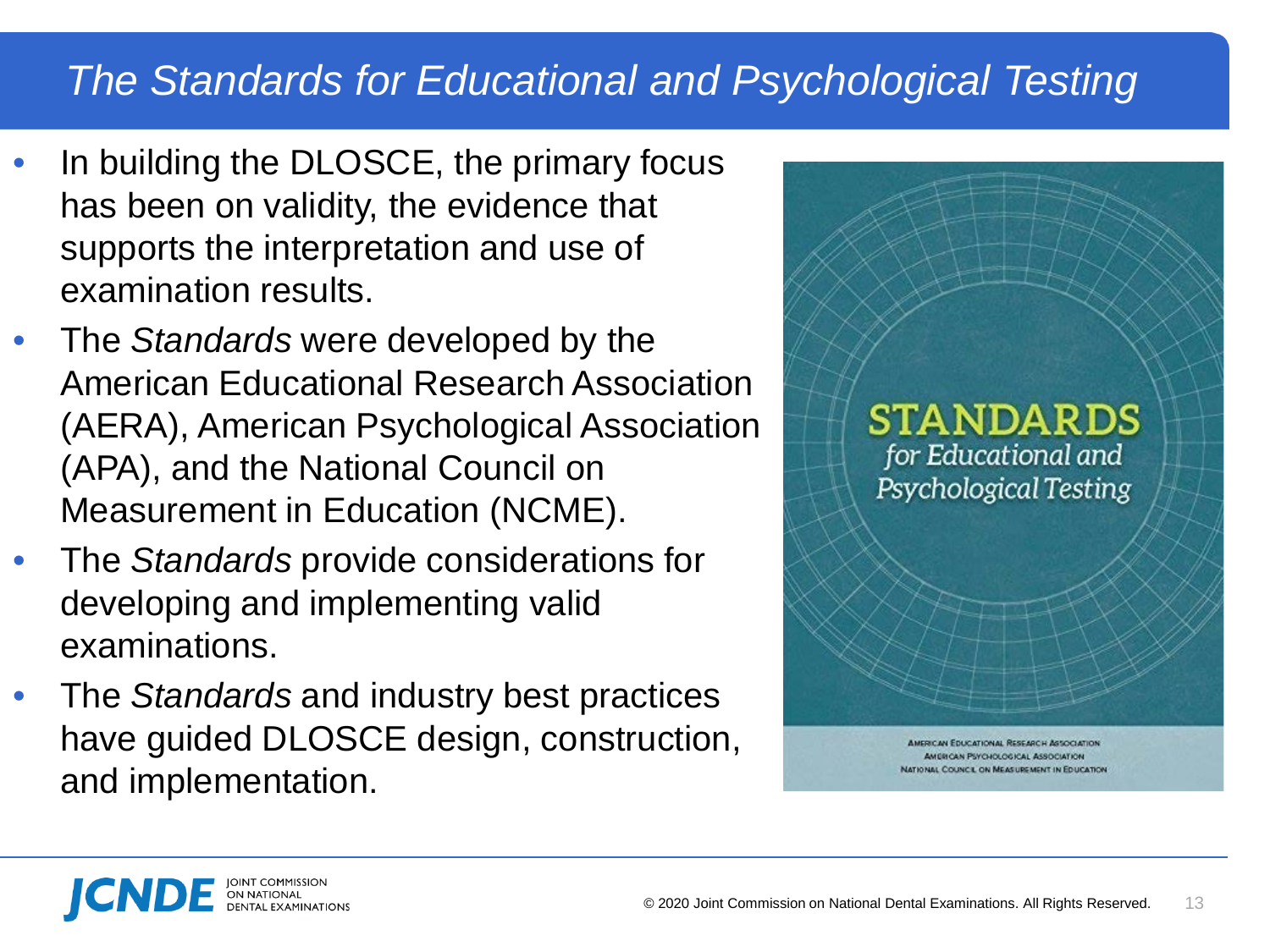#### Validity Evidence

- Release of the DLOSCE in 2020 was based on content validity evidence; National Board Examinations are ALL supported by content validity evidence.
	- Establishment of content domain through practice analysis; reliance on subject matter experts and their judgment to determine item allocations, structure test development activities, build and review content, establish standards, etc.
- Data was collected at the time of administration, followed by scoring, standard setting, reporting, and then follow-up documentation (technical report) to provide information on obtained psychometric properties, etc.
- The practice of employing window testing and delayed reporting of scores is an accepted and valid means of test development, and was in fact pursued by the Joint Commission for decades, prior to the Joint Commission's transition to computer based test administration.
- The JCNDE follows established psychometric and test development procedures, proceeding with appropriate deference shown to the guidelines provided in the *Standards for Educational and Psychological Testing*.
- The JCNDE's approach in releasing the DLOSCE is psychometrically defensible while also being sensitive to the great need currently present at a difficult time.

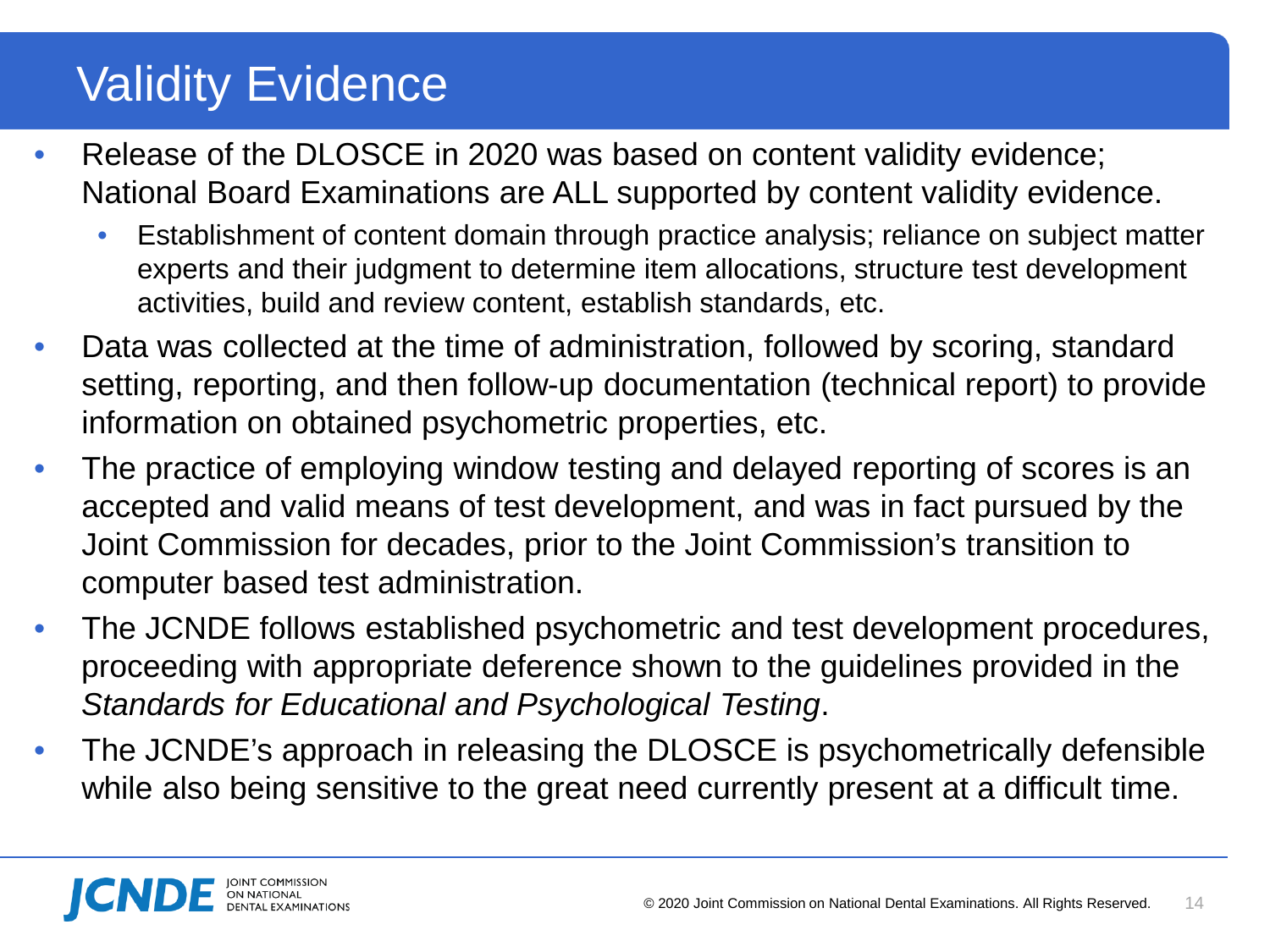## The DLOSCE Approach

- Assesses understanding of clinical tasks performed in direct chair-side treatment
- Assesses quality, depth, and breadth of clinical judgment
- Assesses higher order processes
- Provides a professionally developed, psychometrically valid tool
	- *Content built by teams of highly qualified and highly dedicated subject-matter experts (150+ test constructors), who are practicing and/or academic dentists*
	- *Questions selected primarily by general practitioners to ensure clinical relevance*
- Builds upon well-established understanding of OSCEs and corresponding research

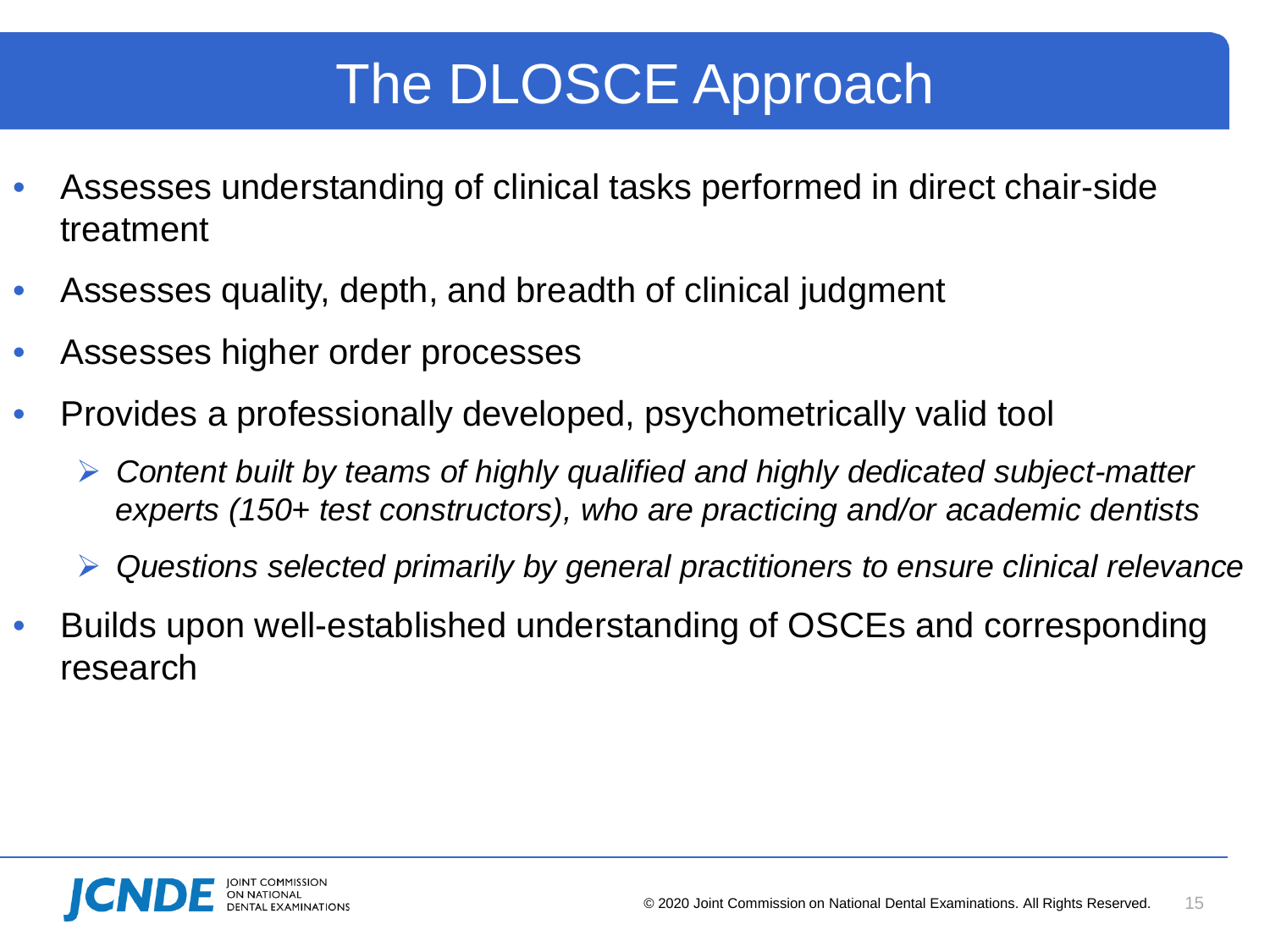## What Does the DLOSCE Cover?

- Focal topic areas:
	- Restorative Dentistry (24%)
	- Prosthodontics (19%)
	- Oral Pathology, Pain Management, and TMD (13%)
	- Periodontics (10%)
	- Oral Surgery (9%)
	- Endodontics (8%)
	- Orthodontics (6%)
	- Medical Emergencies (6%)
	- Prescriptions (5%)
- Diagnosis and Treatment Planning—as well as Occlusion—are covered across the topics listed above.
- The DLOSCE includes questions involving patients of various types and backgrounds, including pediatric, geriatric, special needs, and medically complex patients.
- DLOSCE questions are modeled on dental clinical situations.

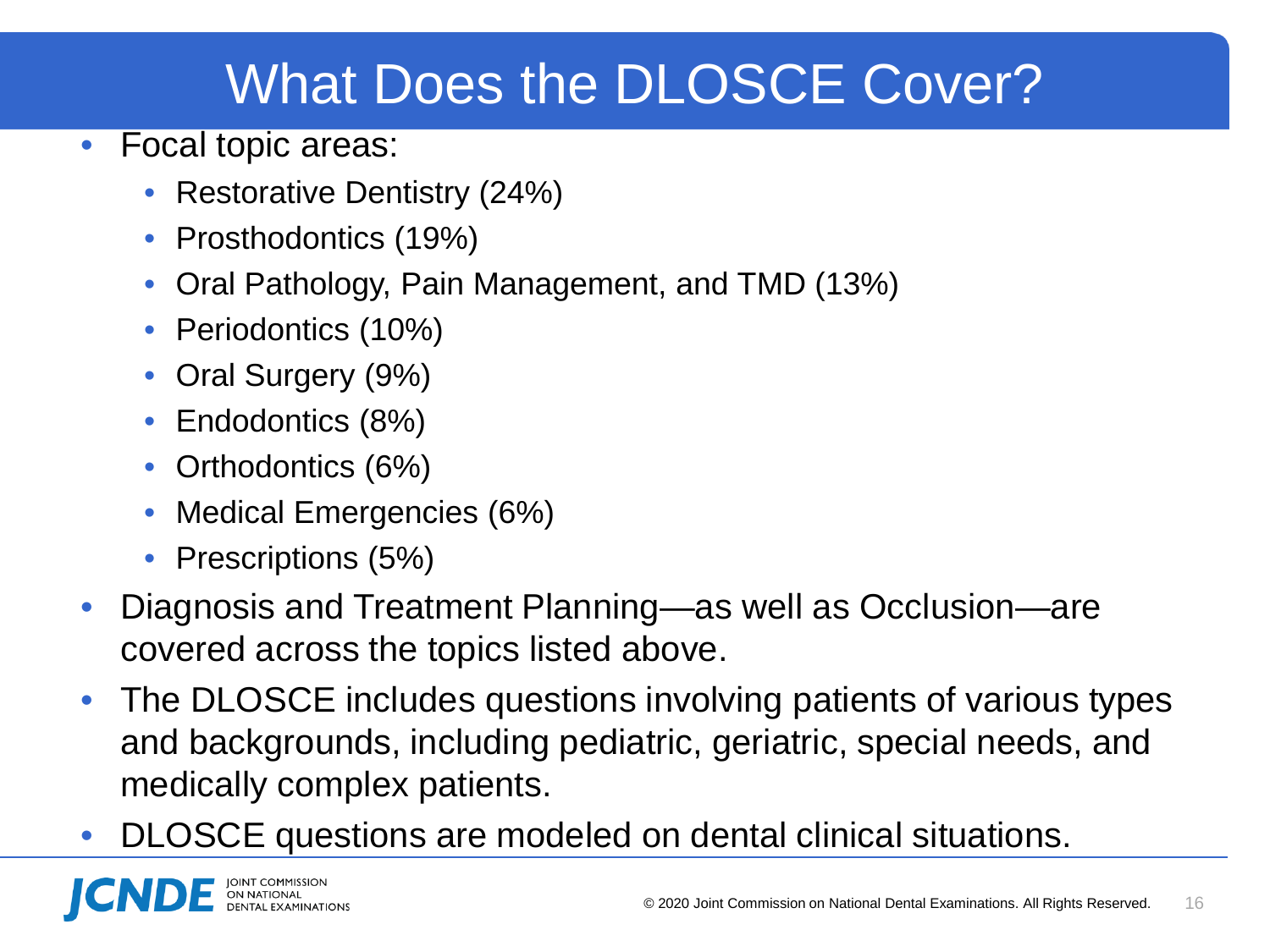### Evaluation of candidate responses

- Depending on the Question Type, each possible candidate response to DLOSCE questions is evaluated as follows:
	- **Correct.** This represents a correct clinical judgment based on the available information. Depending on the question, candidates can receive either full credit (1 point) or partial credit for a given correct response, as long as they avoided choosing any incorrect responses for the question.
	- **Clinical Judgment Error/Incorrect**: This represents a clinical judgment error. Choosing this response causes the candidate to receive no credit (0 points) for this question, even if a correct response was also selected.
	- **Unscored/Neutral:** This represents an indeterminate situation. These are situations—identified by dental subject matter experts—where given the available information a candidate's choice of this response is considered neither correct nor incorrect.

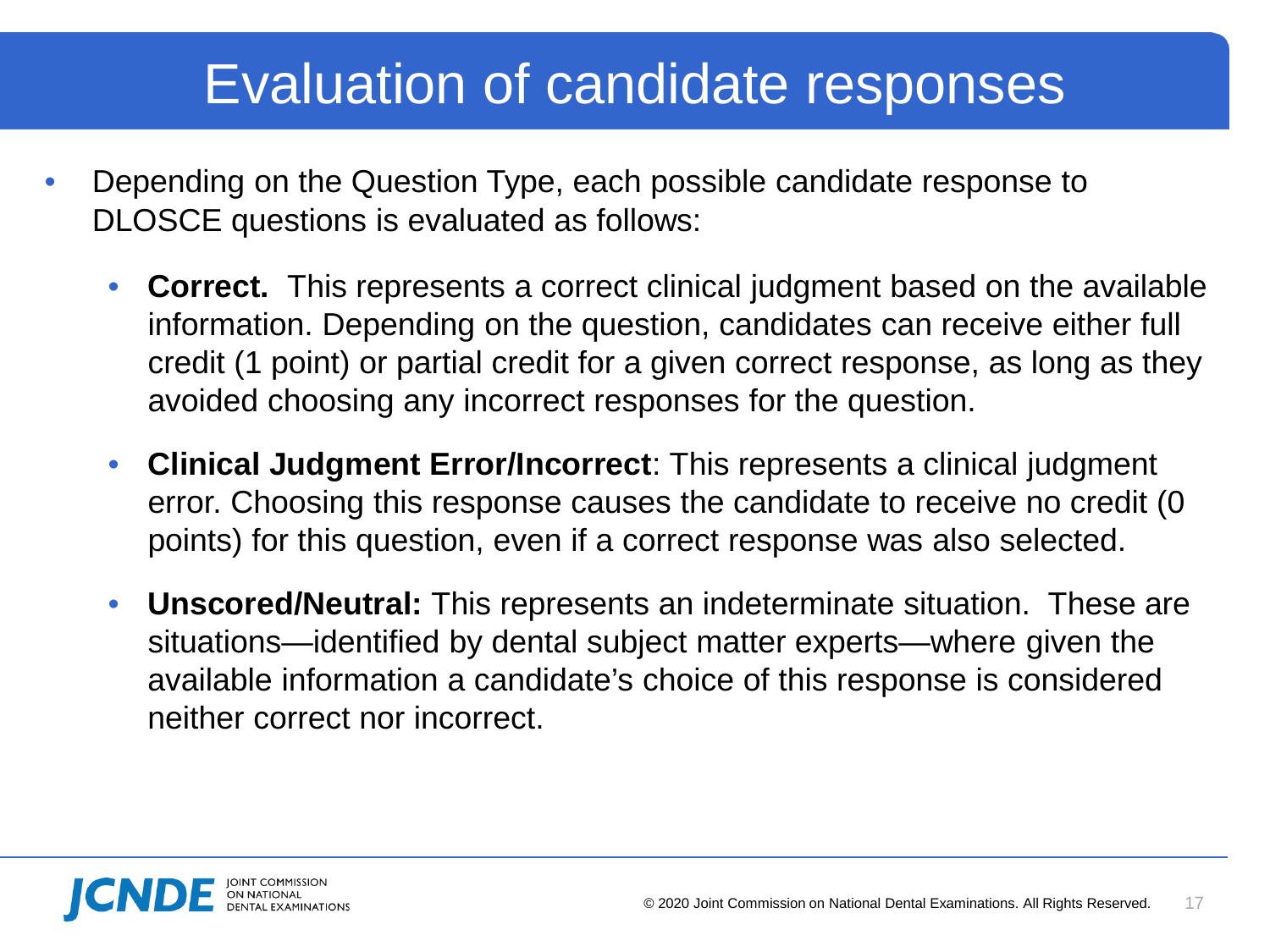#### Example of Multiple-Choice, Multiple-Response Question

#### **Patient**

Female, 56 years old

#### **Chief Complaint**

"I have a bump on my gums"

**Background and/or Patient History**

#### **Current Findings**

Swelling in the lower right premolar area





#### **See next slide**.

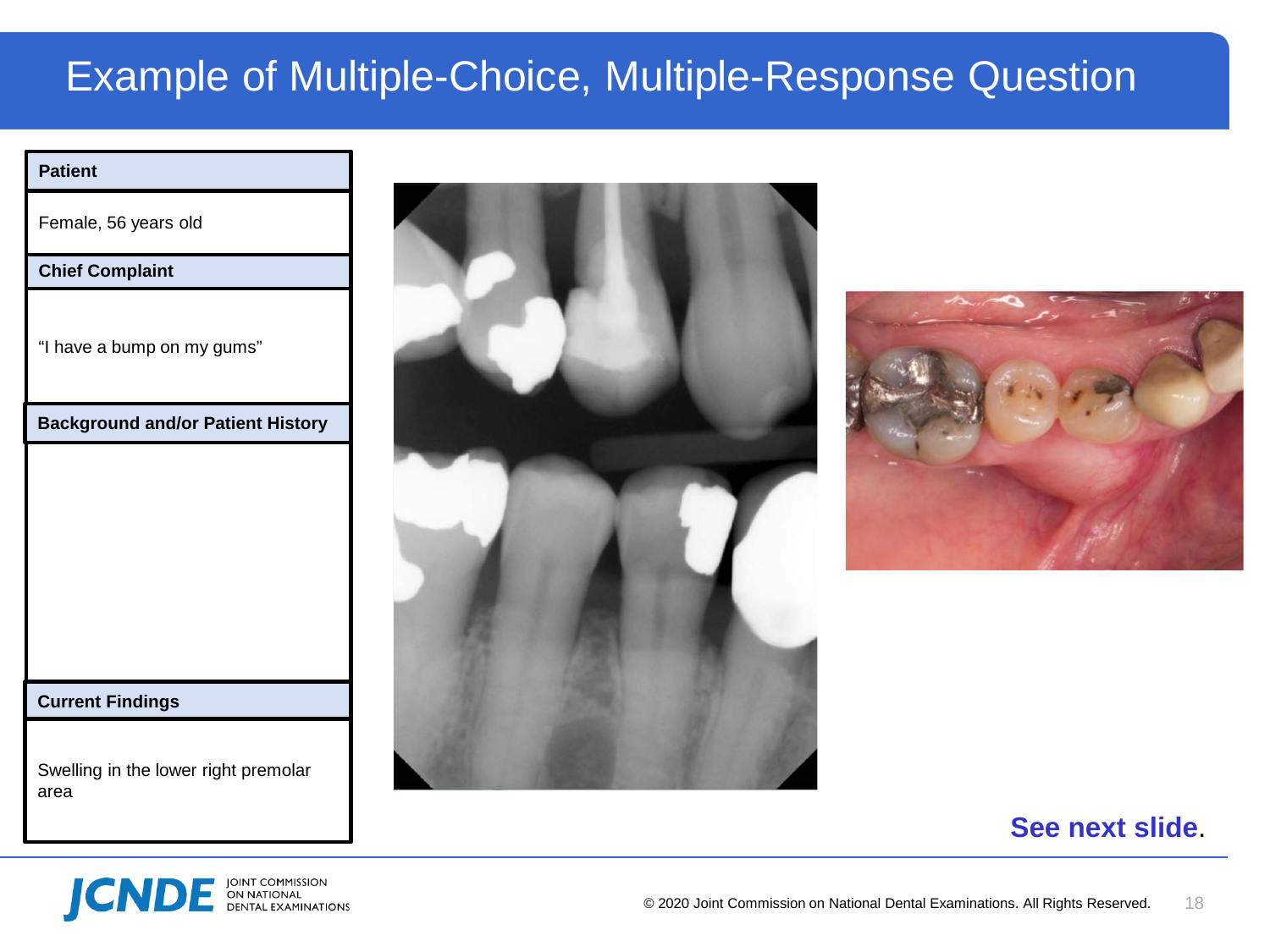#### Example of Multiple-Choice, Multiple-Response Question

Select **ONE OR MORE** correct answers. Any **INCORRECT** selections will result in your earning **NO CREDIT** for this question.

Which should be included in a differential diagnosis?



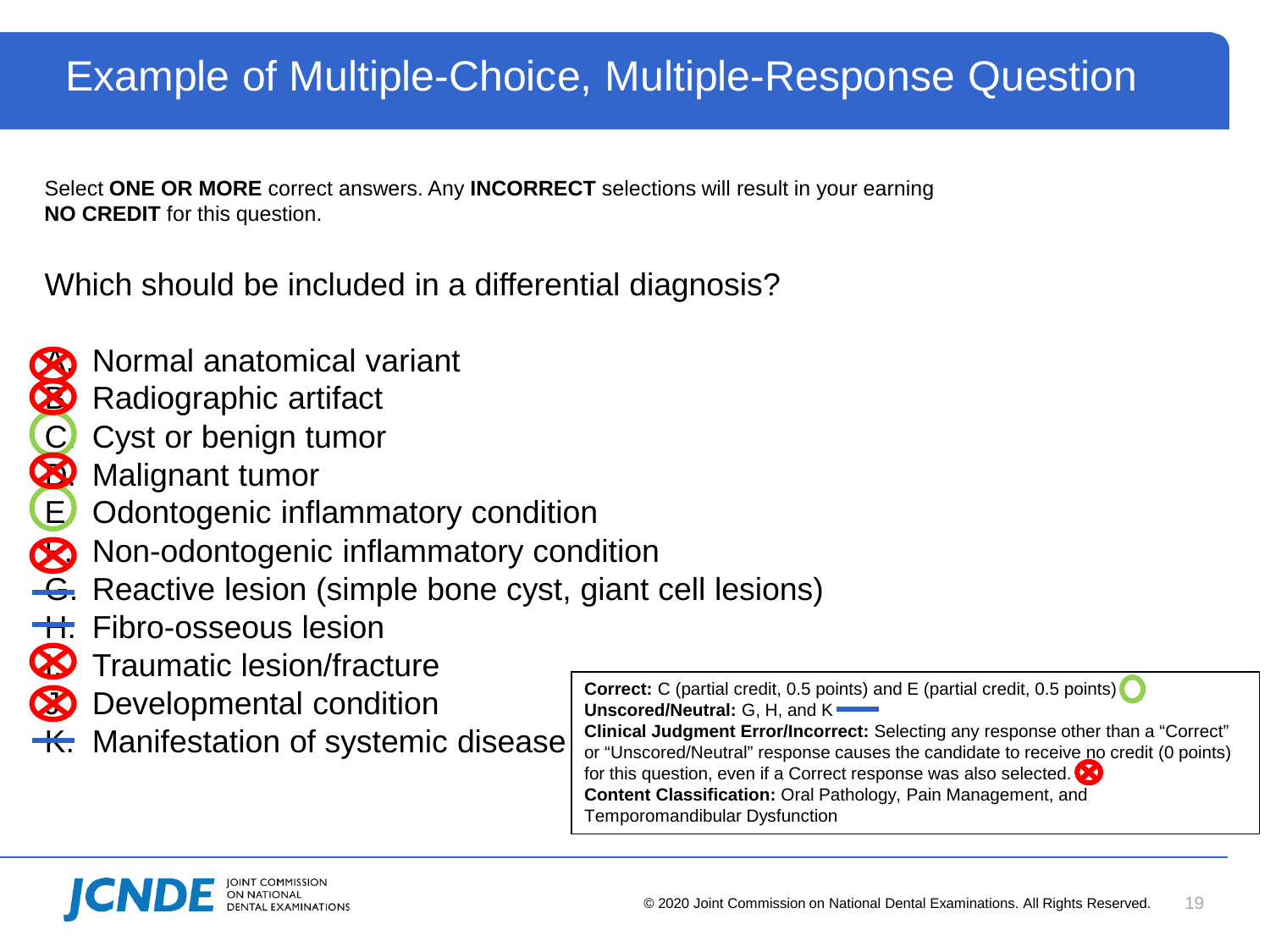#### DLOSCE 3-Dimensional Models



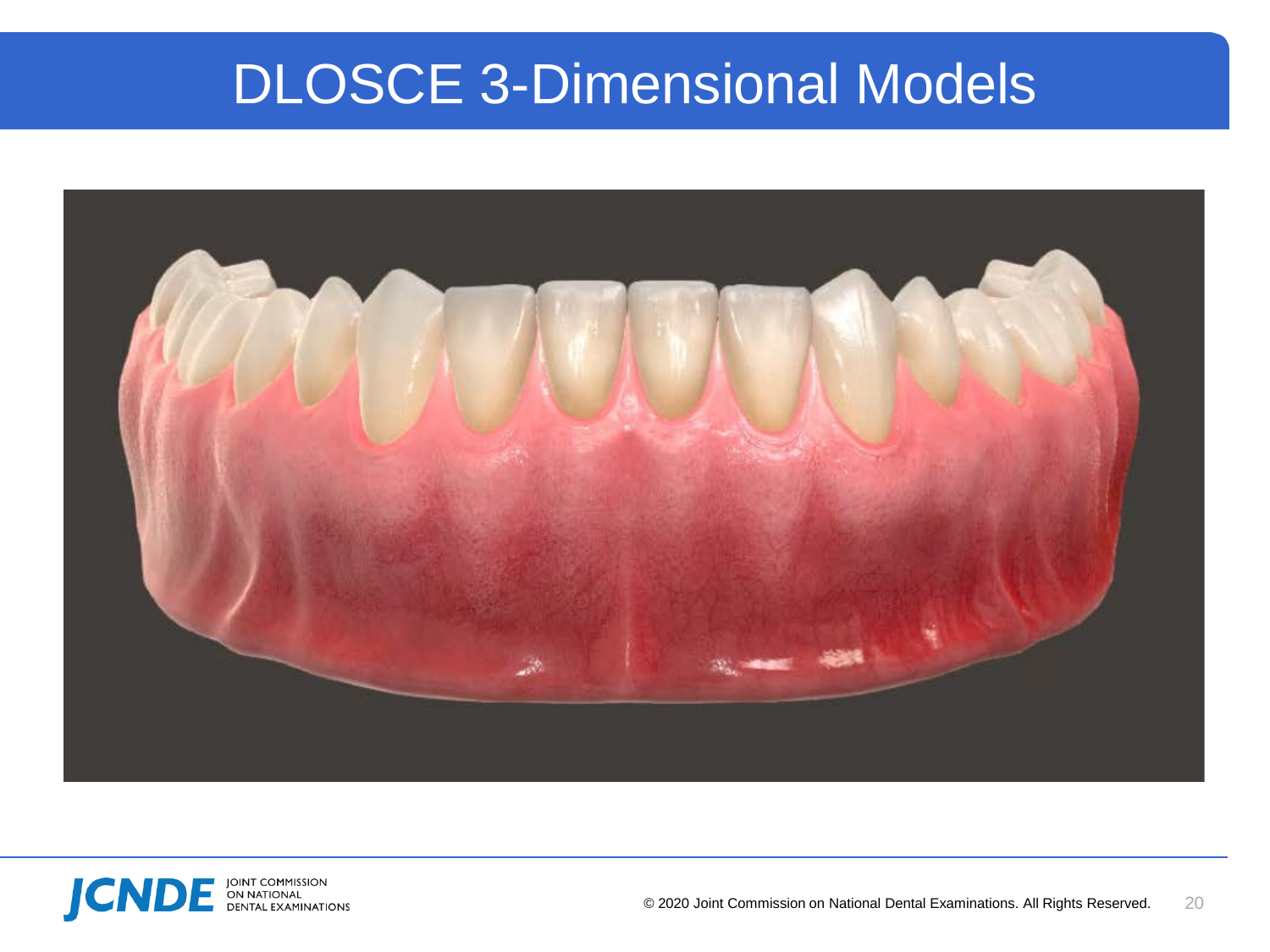#### DLOSCE 3-Dimensional models



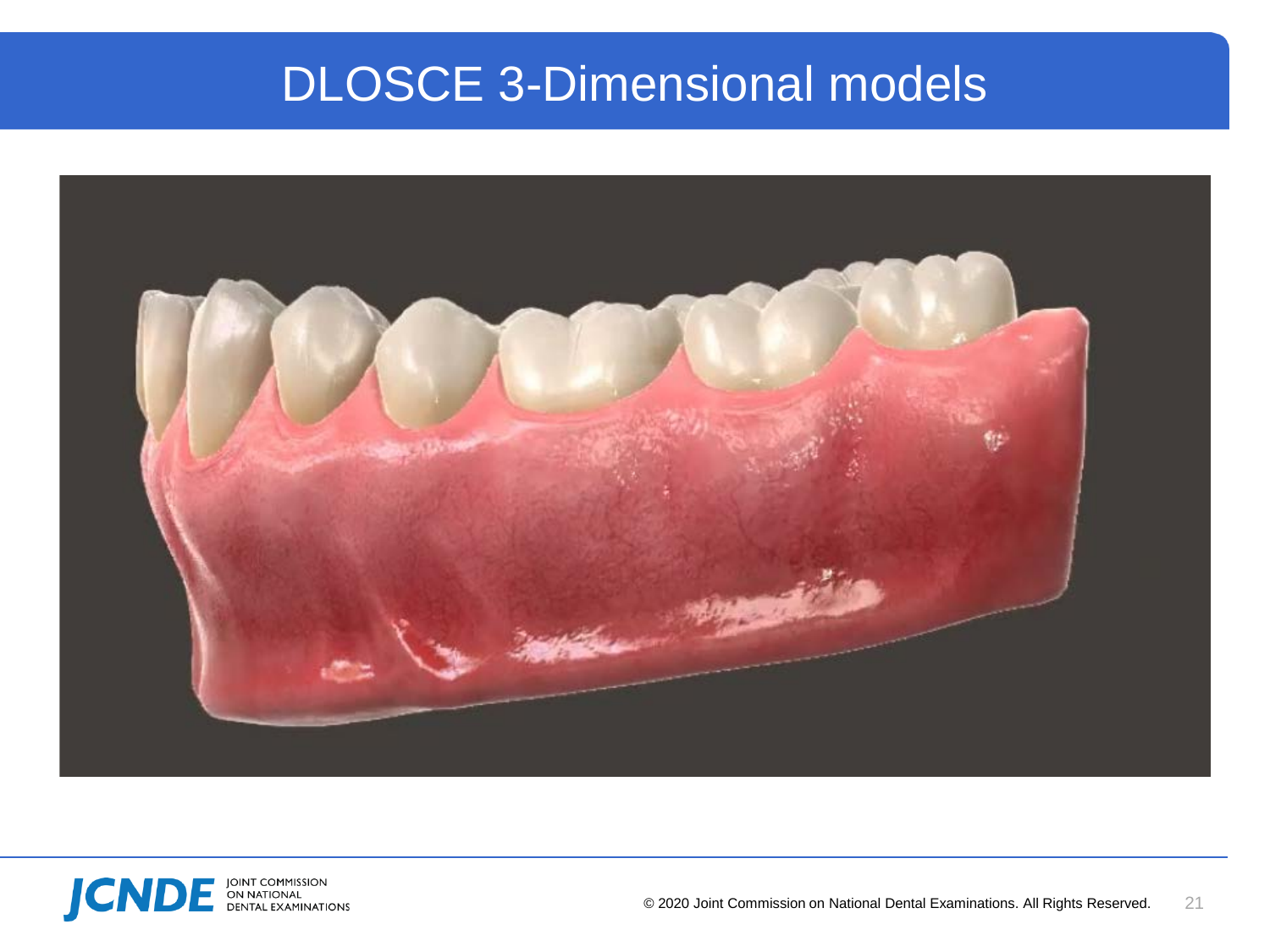#### DLOSCE 3-Dimensional models



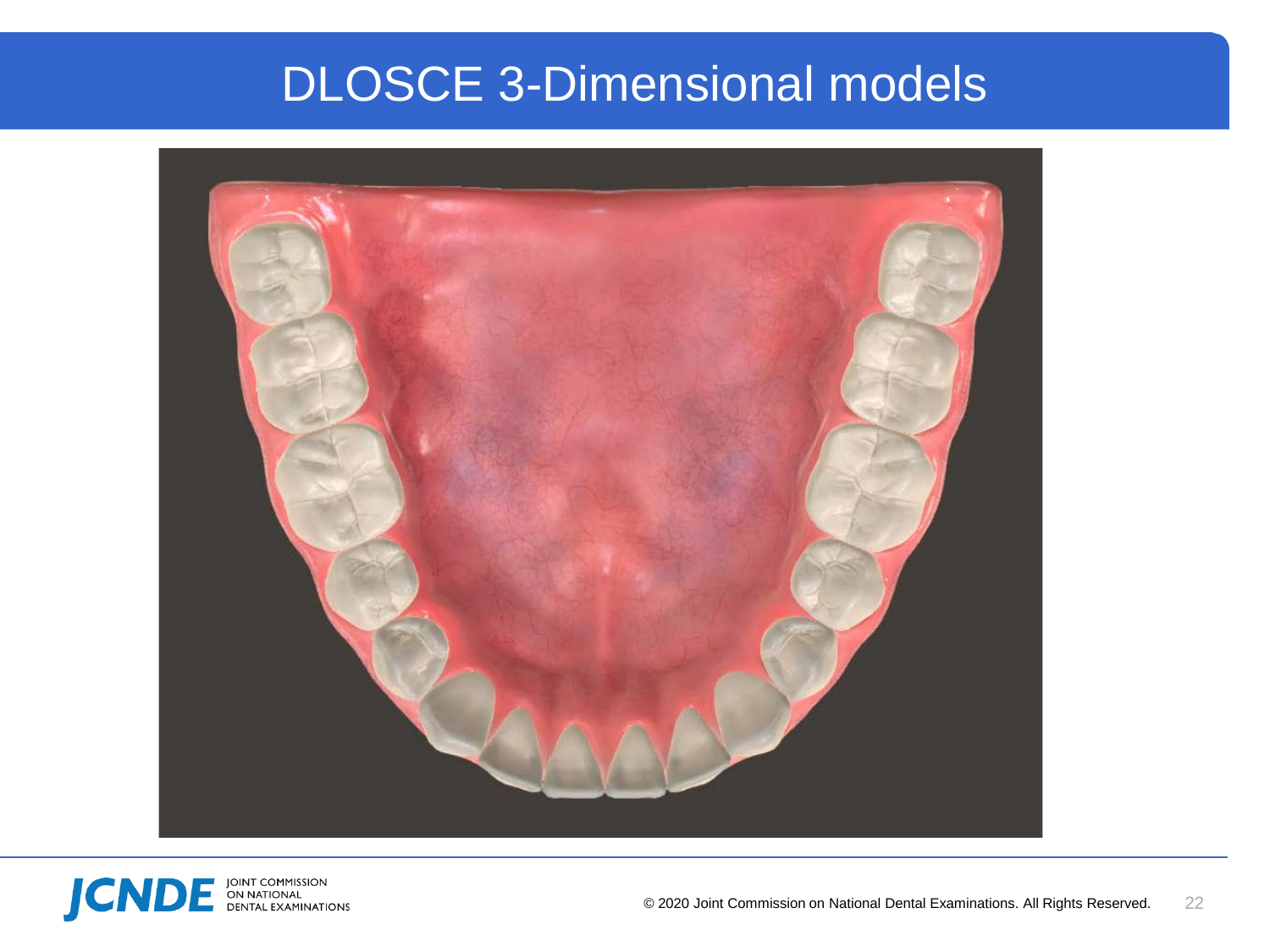## DLOSCE Key Facts

- Contains 150 questions and is administered in 6 hours and 45 minutes.
- Administered in testing windows at select US Prometric test centers:
	- June 15 July 17, 2020 (completed)
	- November 9 27, 2020 (currently underway)
	- April 1 May 4, 2021
	- July 6 August 8, 2021
	- December 15, 2021 January 10, 2022
- Results will be reported within 4 weeks of the closing of each window.
- Offered for a lower fee (\$800) in 2020 and 2021, to help students in light of COVID-19.

| <b>Examination Schedule</b>          |                |  |  |  |  |
|--------------------------------------|----------------|--|--|--|--|
| <b>Section</b>                       | <b>Minutes</b> |  |  |  |  |
| Tutorial (optional)                  | 25             |  |  |  |  |
| Section 1 (37 Questions)             | 75             |  |  |  |  |
| Break (optional)                     | 10             |  |  |  |  |
| Section 2 (37 Questions)             | 75             |  |  |  |  |
| Section 3 (2 Prescription Questions) | 10             |  |  |  |  |
| Break (optional)                     | 30             |  |  |  |  |
| Section 4 (37 Questions)             | 75             |  |  |  |  |
| Break (optional)                     | 10             |  |  |  |  |
| Section 5 (37 Questions)             | 75             |  |  |  |  |
| Survey                               | 20             |  |  |  |  |
| <b>Total Time</b>                    | 6 hrs, 45 min  |  |  |  |  |

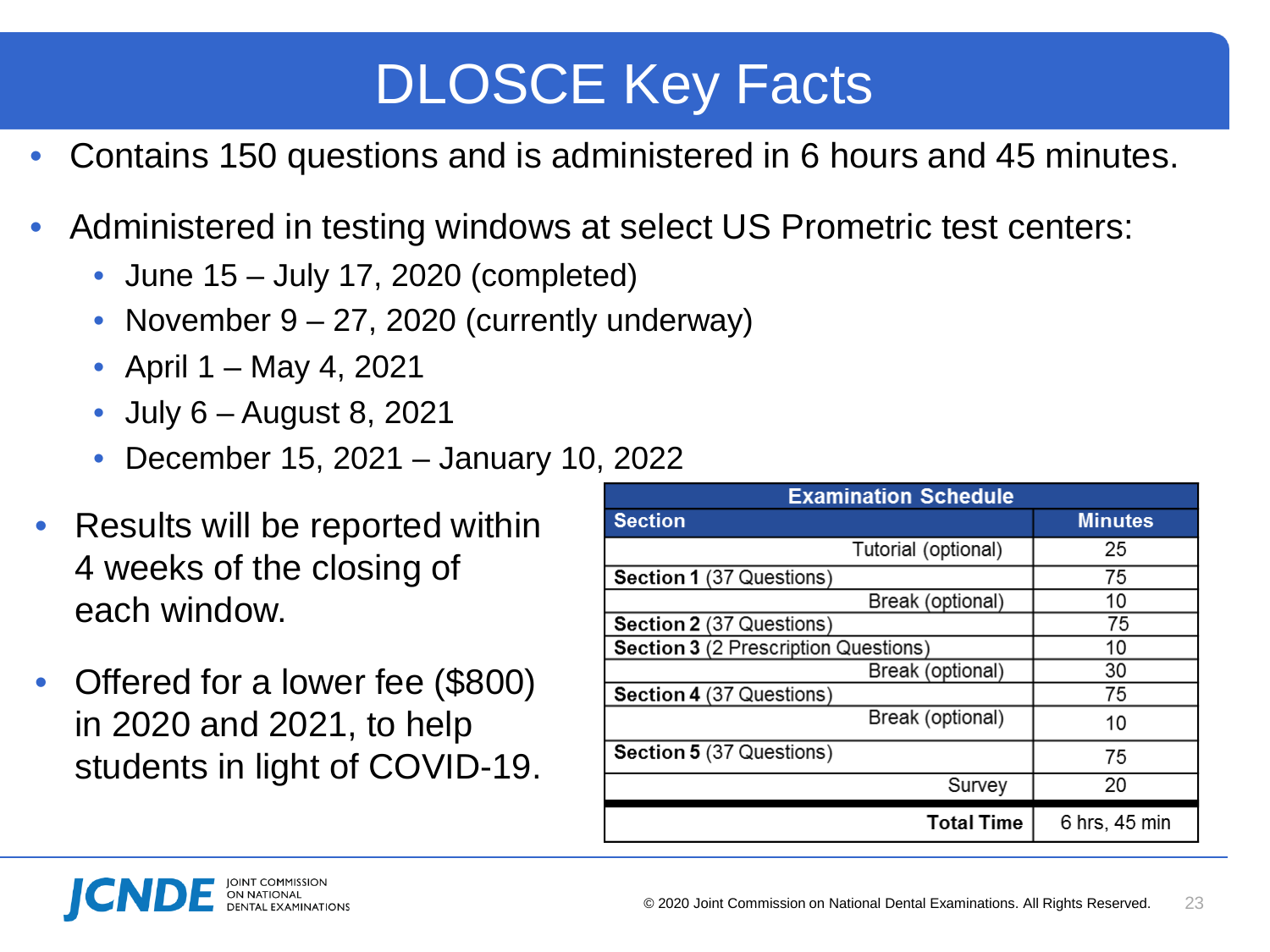### Acceptance by Dental Boards

- The states below have adopted regulations which permit the acceptance of the DLOSCE. In some states, passage of the DLOSCE only partially fulfills the clinical examination requirement for licensure.
	- Alaska
	- Colorado
	- Indiana
	- Iowa
	- Oregon
	- Washington
- Dental boards in a number of additional states have expressed interest in learning more about the examination.
- See the Coalition for Modernizing Dental Licensure's map highlighting initial licensure requirements, for additional information:

<https://www.ada.org/en/education-careers/licensure/dental-licensure-by-state-map>

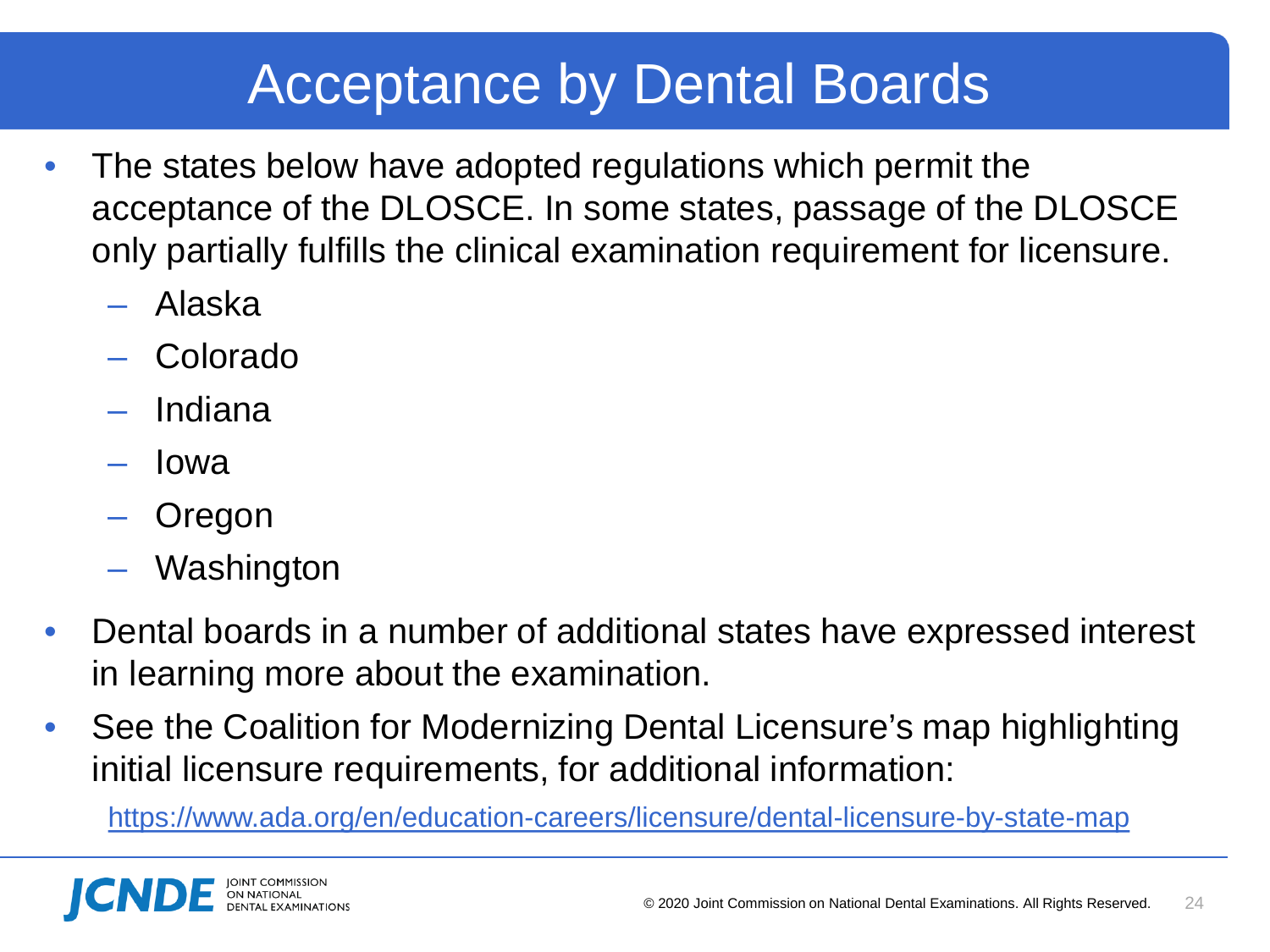#### The Issue of Psychomotor/Hand Skill Evaluation

- The DLOSCE is a "virtual OSCE" that assesses clinical judgment.
- The DLOSCE Steering Committee recognized the importance of hand skills in dentistry, and thoroughly considered the question as to whether to include a measure of hand skills with the DLOSCE (e.g., via a traditional manikin)
- The Steering Committee ultimately chose **not** to include a measure of hand skills with the DLOSCE.

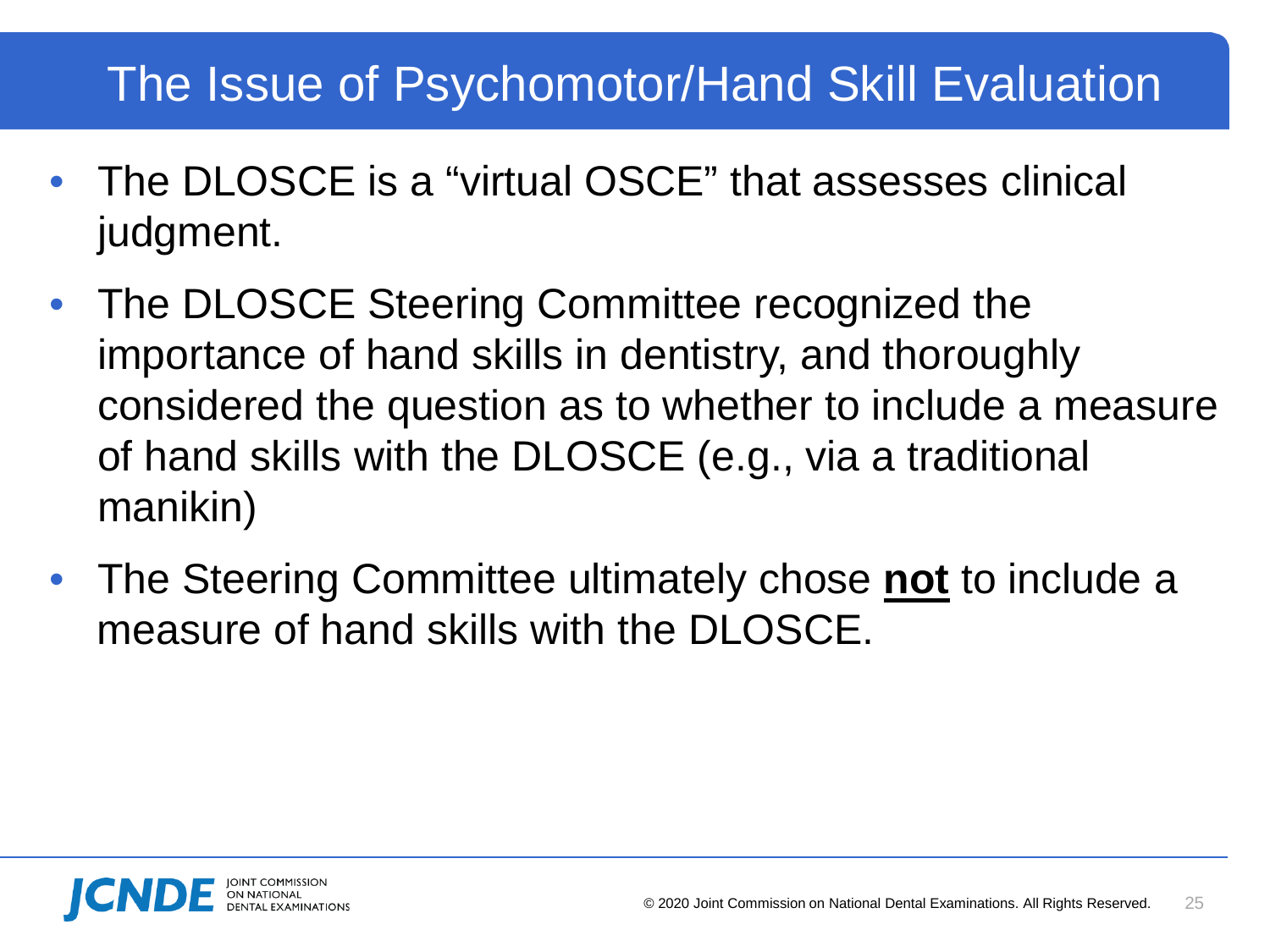**"There is no peer-reviewed scientific evidence that correlates [clinical licensure examination] outcomes with other validated assessments of clinical competence … the process yields no verifiable value in its ultimate objective of providing for the protection of the public." 1**

*This is despite decades of use of these examinations by dental boards. All of these examinations currently include a manikin component.*

<sup>1</sup> Friedrichsen, S.W. (2016). Moving toward 21<sup>st</sup>-century clinical licensure examinations in dentistry. *Journal of Dental Education, 80*(6), 639-640.

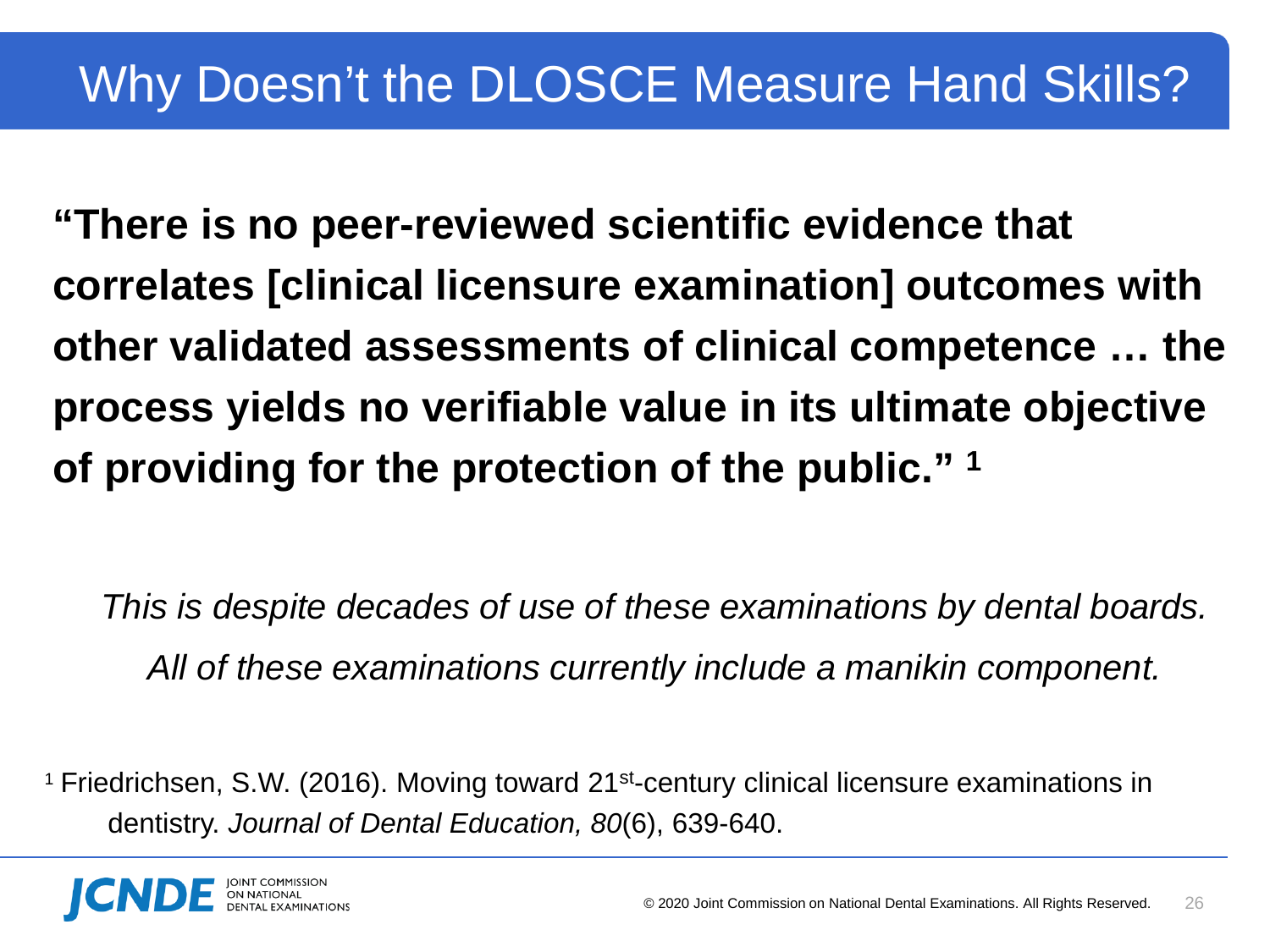**"Validity refers to the degree to which evidence and theory support the interpretations of test scores for proposed uses of tests. Validity is, therefore, the most fundamental consideration in developing tests and evaluating tests.** 

**Evidence of the validity of a given interpretation of test scores for a specified use is a necessary condition for the justifiable use of the test." 1** (p11)

American Educational Research Association, American Psychological Association, National Council on Measurement in Education. (2014). Standards for Educational and Psychological Testing. Washington, DC: Author.



**…**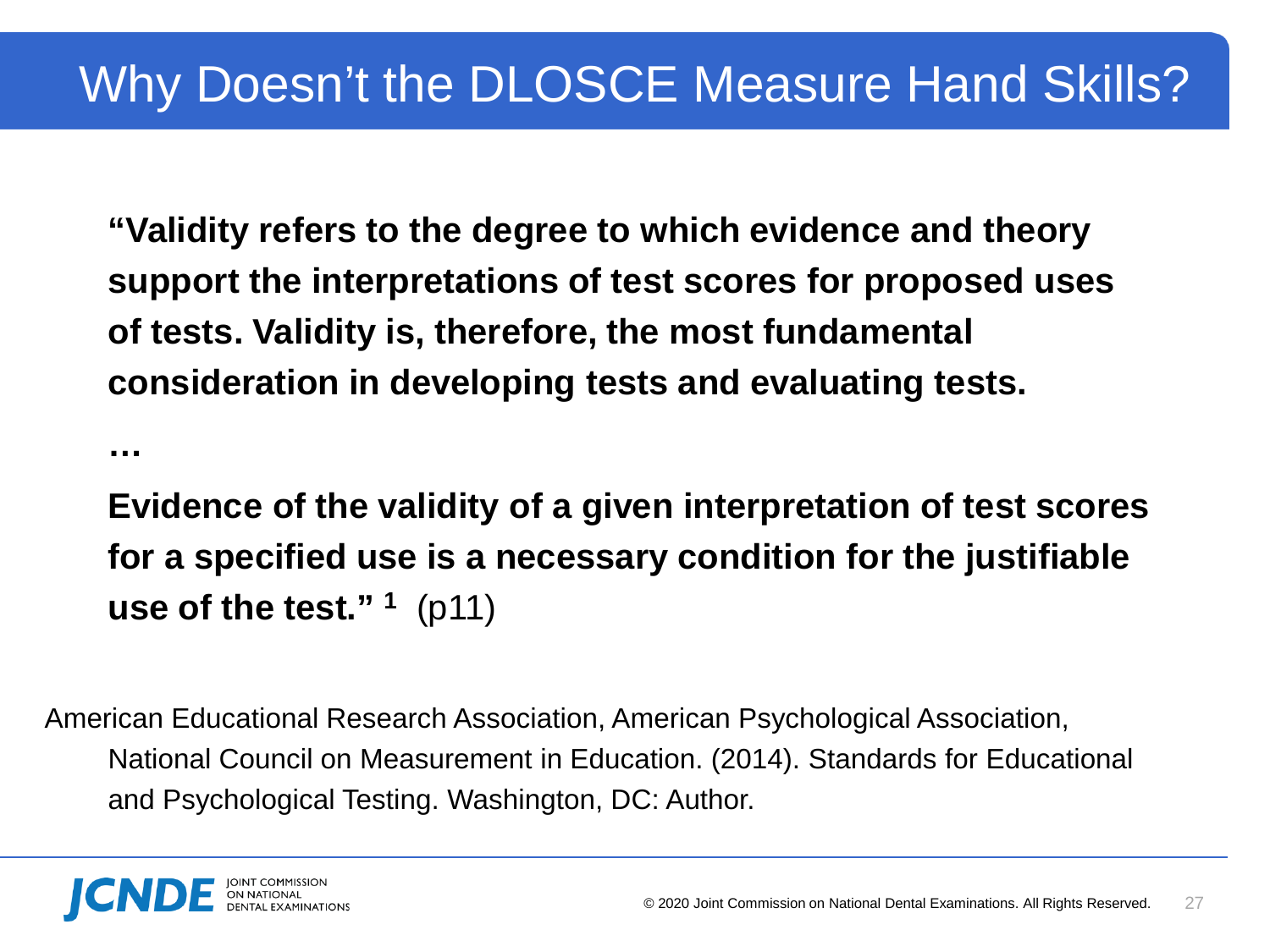## Additional Considerations

- Questionable ethics of performing irreversible procedures on a live patient as part of the licensure process (often not a "patient of record")
- Potential for patient extortion when live patients are involved.
- Narrow focus (not comprehensive) of clinical licensure examinations, with extremely limited performance sample obtained.
- Clinical grading criteria may not reflect current recommended practice.
- Exams are costly, the logistics of their implementation interfere with the ability of qualified dentists to practice in different states, and nearly everyone ultimately passes (many with no remediation between testing attempts if a failure occurs).
- Dental board disciplinary actions can predominantly be attributed to failures in clinical judgment, ethical issues, substance abuse, etc. (not psychomotor skill deficiency).
- Rigorous accreditation standards and dental education training involving psychomotor skills, currently in place in dental education.
- Published, peer-reviewed research findings from NDEB Canada supporting utilization of an OSCE for licensure purposes, with implementation for two decades without apparent issue.

#### *See the DLOSCE Technical Report for a comprehensive discussion.*

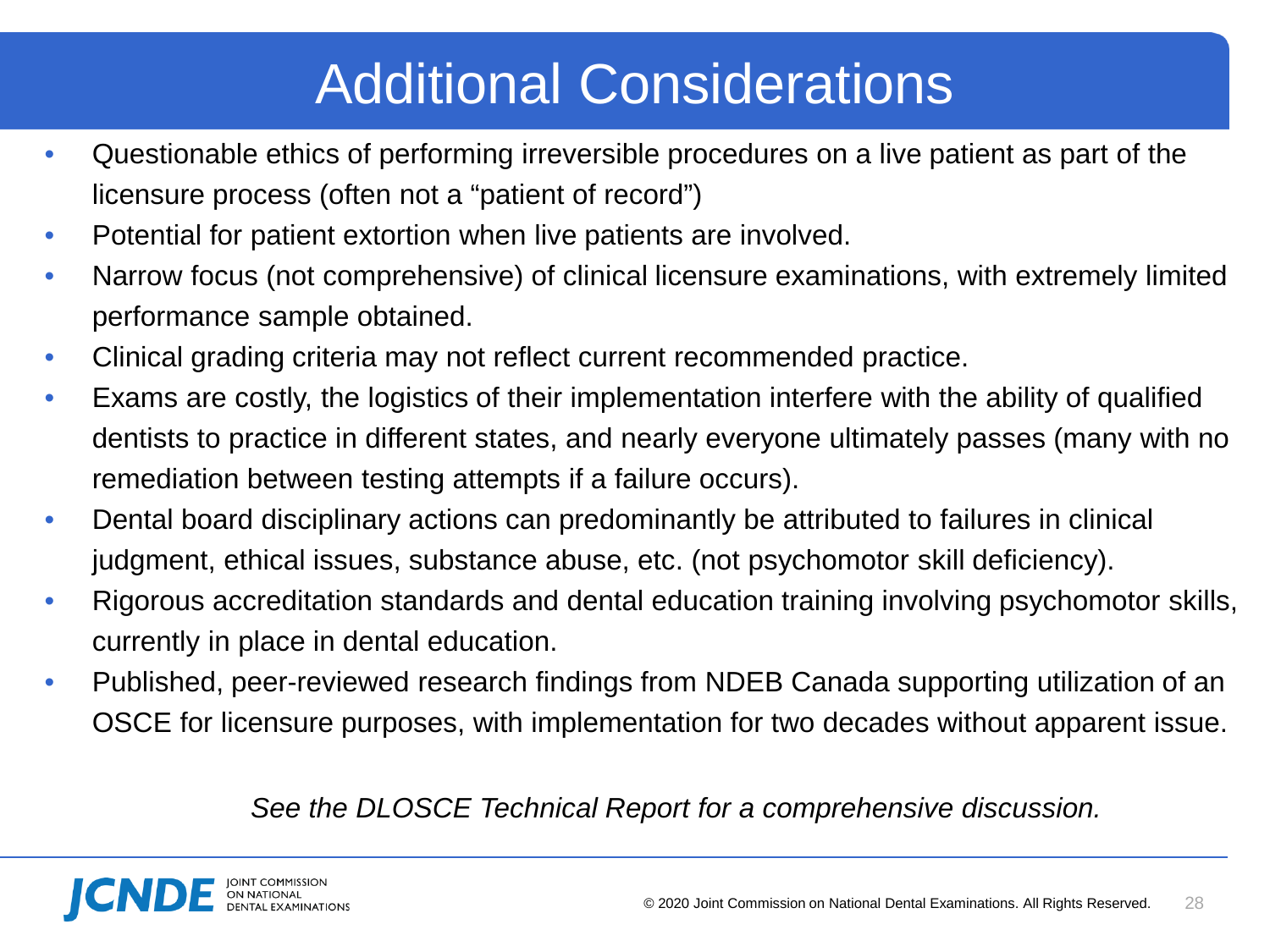### The Preeminent Role of Clinical Judgment

- In light of the preceding arguments, the DLOSCE Steering Committee determined that the public would be far better served and protected by a comprehensive examination focused upon clinical judgment.
- Clinical judgments have a causal effect on patient outcomes **and** the associated psychomotor behaviors.

Understanding of procedure  $\rightarrow$  Performance of procedure

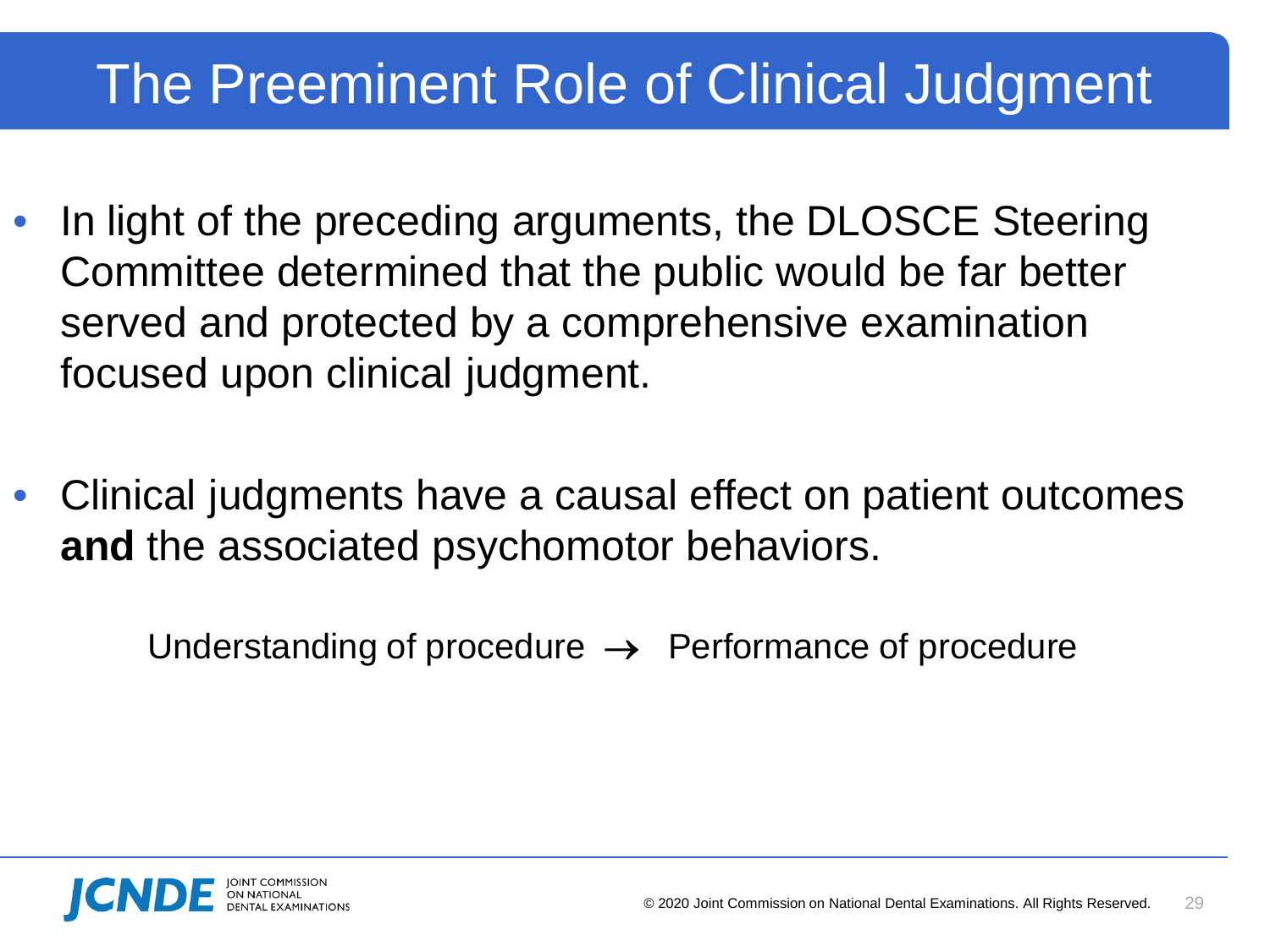## How do the DLOSCE and INBDE Differ?



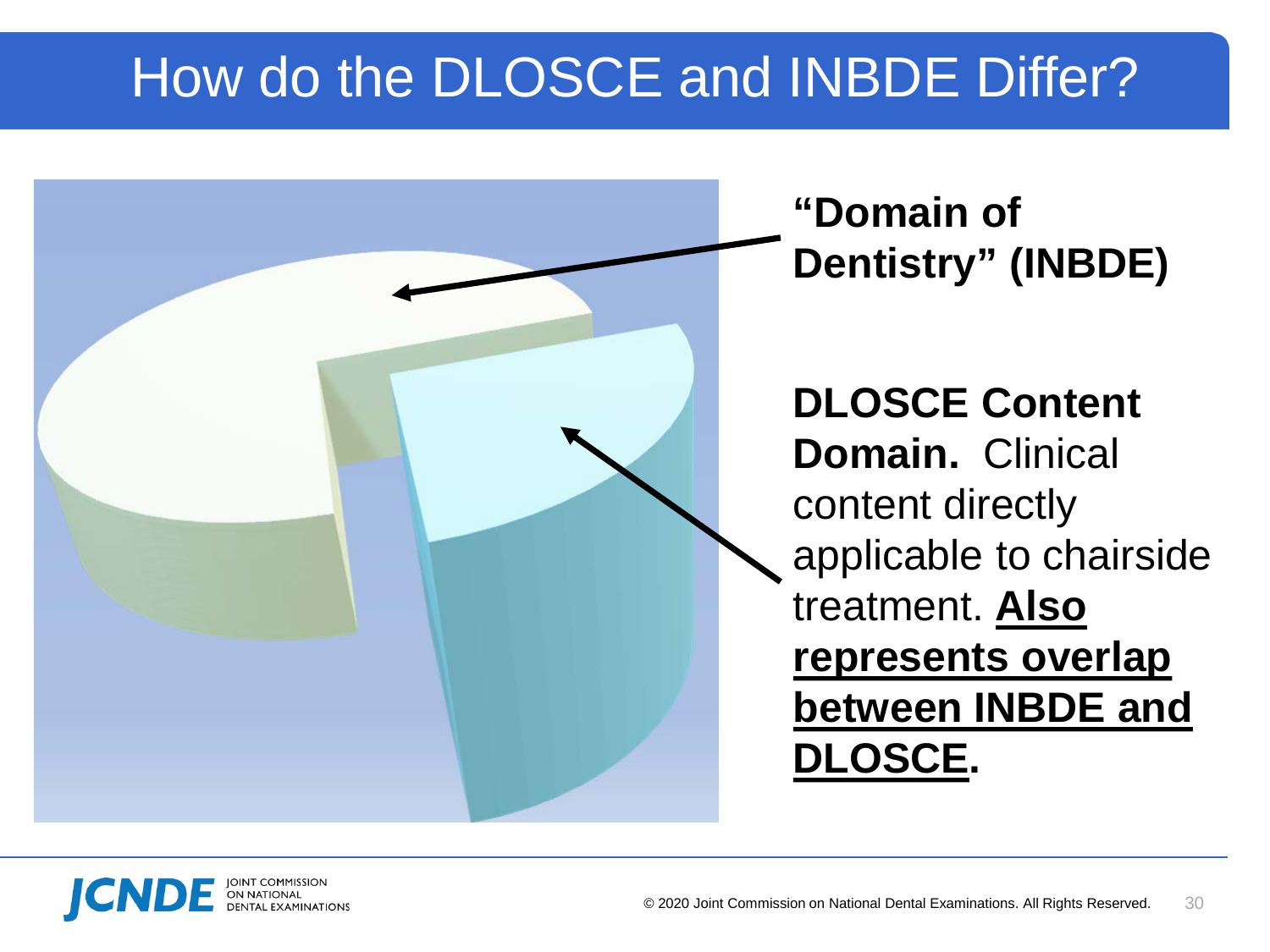## How do the DLOSCE and INBDE Differ?

- The INBDE and DLOSCE **both assess clinical competence** *(e.g., diagnosis and treatment planning, oral health management)*. However, key differences exist:
	- The **DLOSCE** is focused exclusively on the **clinical tasks** a dentist performs while providing direct, chair-side treatment to **patients** *(a narrower focus)*.
		- Micro-judgments, errors, and knowledge of success criteria
	- The **INBDE** focuses on **cognitive skills** *(a broader focus)*.
		- Biomedical and behavioral underpinnings of clinical decisions, knowledge that includes the "why"
		- Practice and profession considerations, evidence based dentistry, being good consumers of research, patient oral health care education, etc.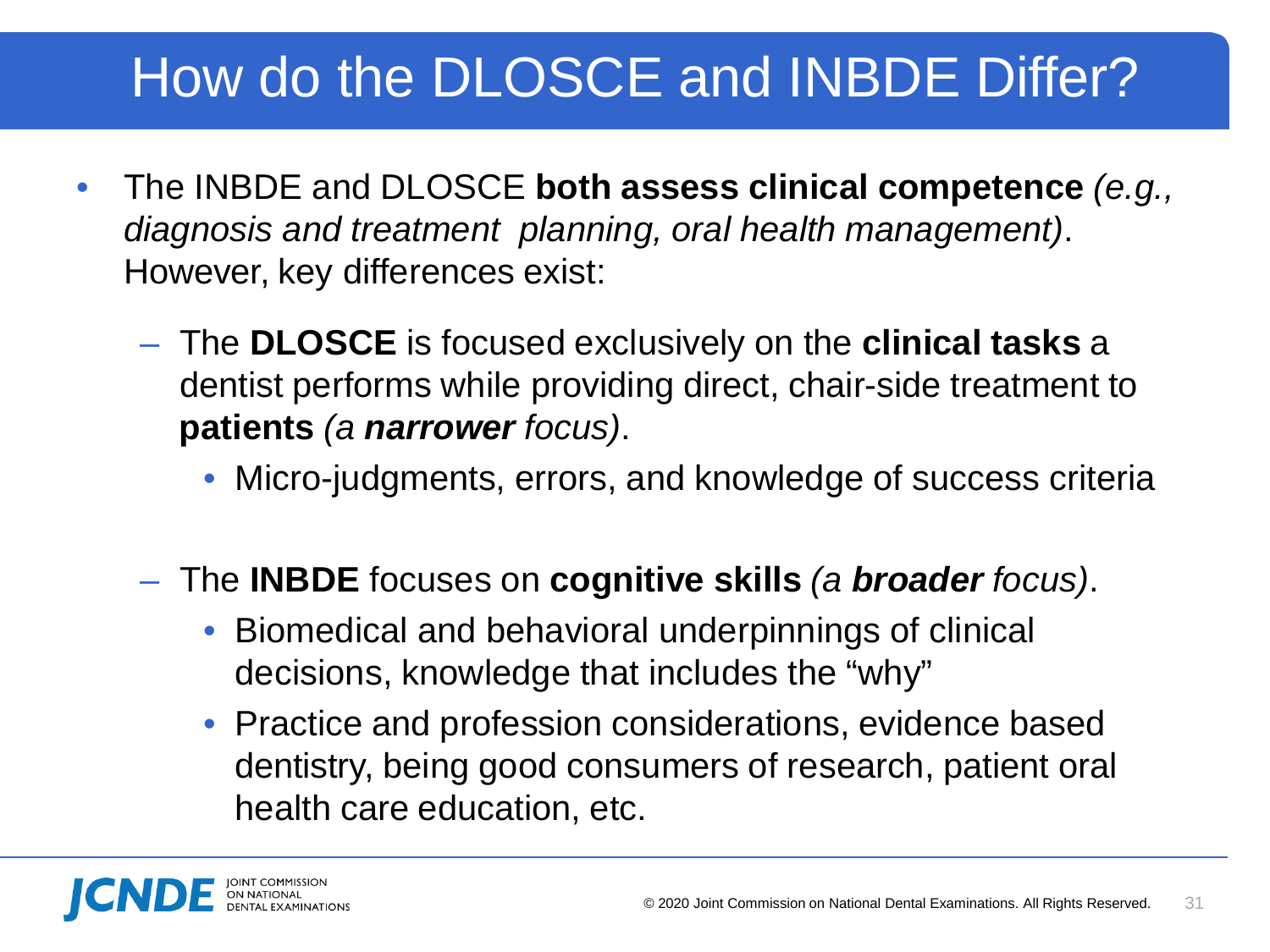## How do the DLOSCE and INBDE Differ?

| <b>DLOSCE Example</b>                                                                                                                                                                                | <b>Corresponding INBDE Example</b>                                                                                                                                               |
|------------------------------------------------------------------------------------------------------------------------------------------------------------------------------------------------------|----------------------------------------------------------------------------------------------------------------------------------------------------------------------------------|
| Review patient information and write an<br>appropriate prescription.                                                                                                                                 | Understand basic principles of<br>pharmacokinetics and<br>pharmacodynamics for major classes of<br>drugs and over-the-counter products to<br>guide safe and effective treatment. |
| Identify the final needle position (point of<br>insertion, angulation, and depth)<br>immediately prior to injection that will<br>best accomplish complete local<br>anesthesia for a given procedure. | Understand local and central mechanisms<br>of pain modulation.                                                                                                                   |
| Identify one or more flaws present in a<br>metal-ceramic restoration.                                                                                                                                | Understand dental material properties,<br>biocompatibility, and performance, and the<br>interaction among these in working with<br>oral structures in health and disease.        |
| Epidemiology and statistics are not covered<br>on the DLOSCE.                                                                                                                                        | Understand the principles and logic of<br>epidemiology and the analysis of statistical<br>data in the evaluation of oral disease risk,<br>etiology, and prognosis.               |

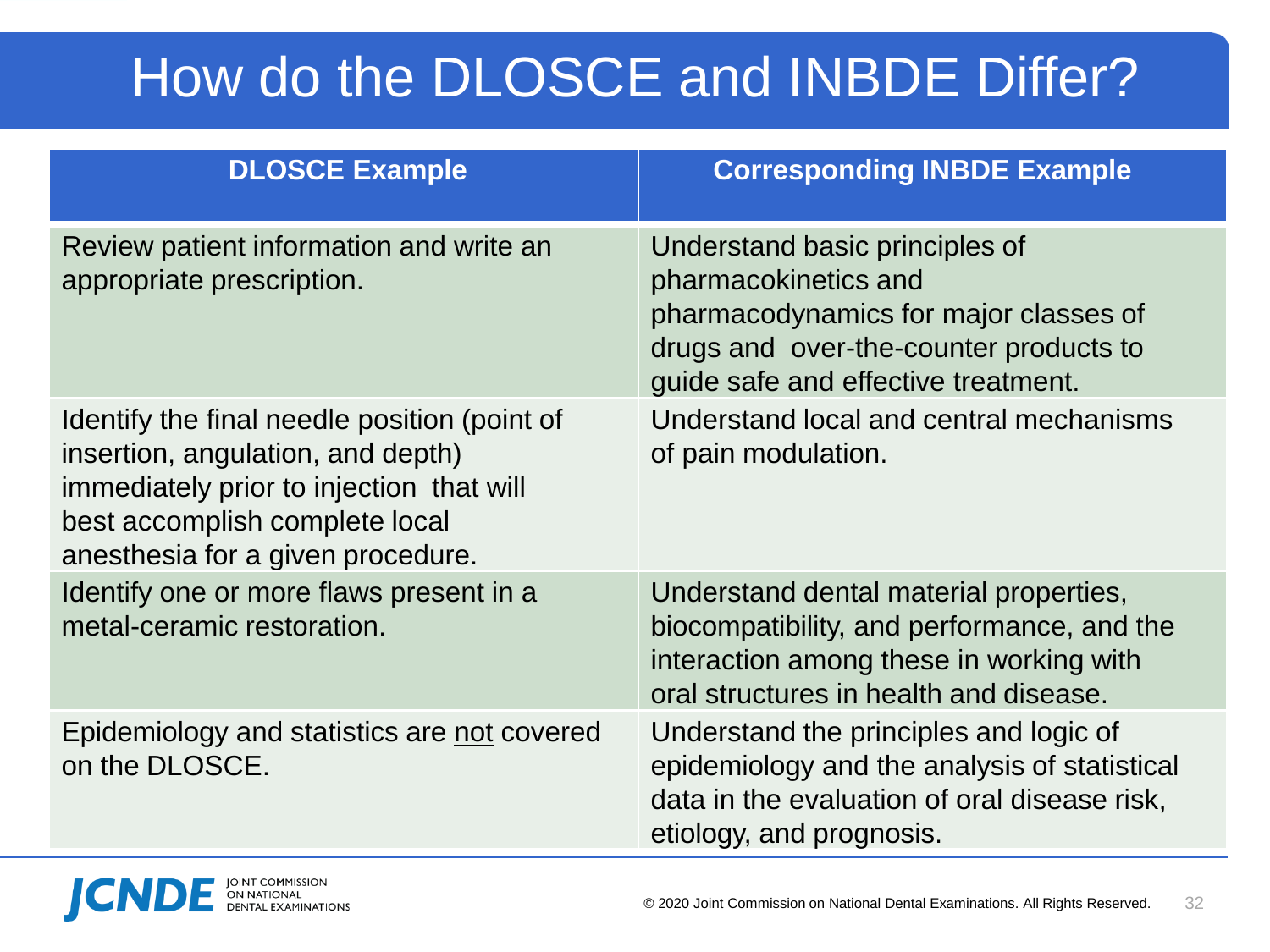## Summer 2020 DLOSCE Administrations

- The DLOSCE was released one year ahead of schedule due to COVID-19 considerations
- 120 candidates tested in June and July of 2020
	- 116 were educated by CODA accredited dental programs
	- 4 were educated by non-CODA accredited dental programs
- The vast majority were recent graduates (94% graduated in 2020)
- Each candidate tested at one of 15 available Prometric test centers
	- *Note: In November 2020 the number of available test centers is 170+*
- The majority of candidates (75%) were graduates from dental schools operating in states that accept the DLOSCE
- Candidates voiced positive feedback on the 3-D models, and also helped identify certain improvements
- Results were reported on August 21, 2020
- As noted previously, the DLOSCE's second testing window is currently underway.

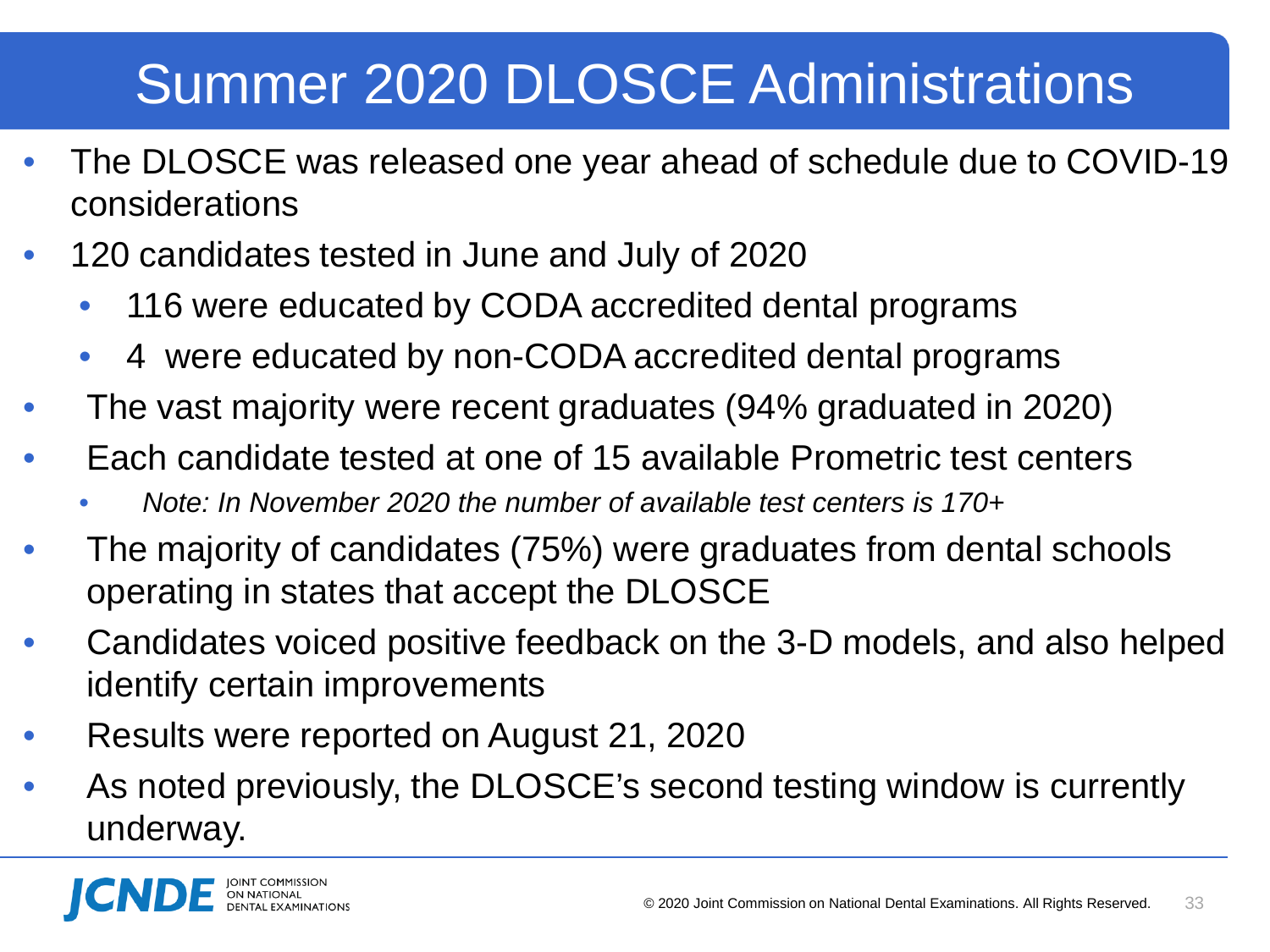### DLOSCE Technical Report



92020 Joint Commission on National Dental Examinations All rights reserved

211 East Chicago Avenue Chicago, Illinois 60611-2637 00.232.1694 | ADA.org/JCNDE

- DLOSCE Technical Report now available on DLOSCE website (ada.org/dlosce).
- Documents DLOSCE psychometric properties and validity evidence.
- Includes expanded discussion of DLOSCE content and the question of psychomotor skill evaluation.

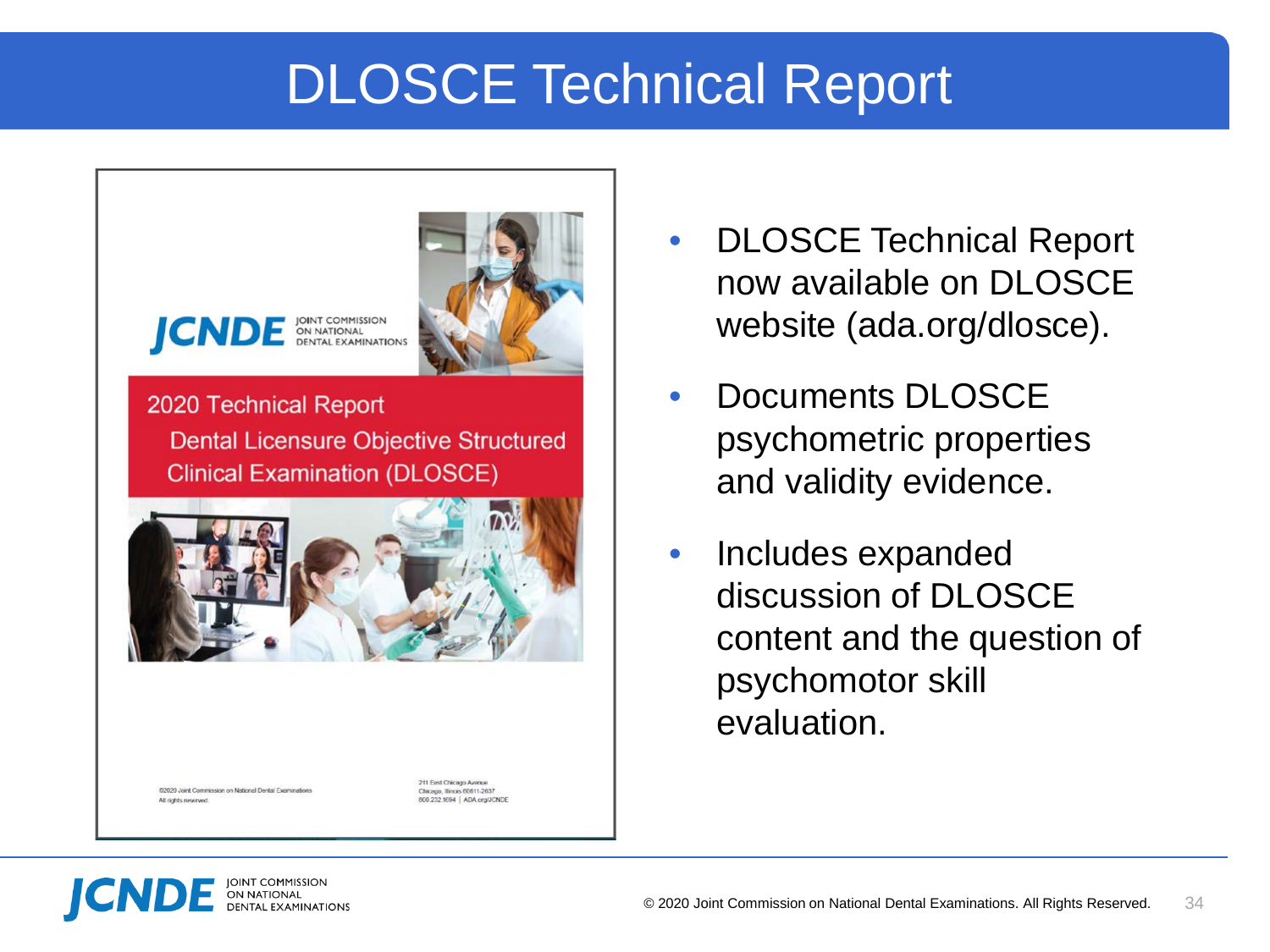### Correlations with Important Outcomes

#### **Observed Correlations among the DLOSCE and NBDEs (N=120)**

| Score               | <b>DLOSCE</b> | <b>NBDE</b><br>Part I | <b>NBDE</b><br>Part II |
|---------------------|---------------|-----------------------|------------------------|
| <b>DLOSCE</b>       | 1.00          |                       |                        |
| <b>NBDE Part I</b>  | .46           | 1.00                  |                        |
| <b>NBDE Part II</b> | 60            | 65                    |                        |

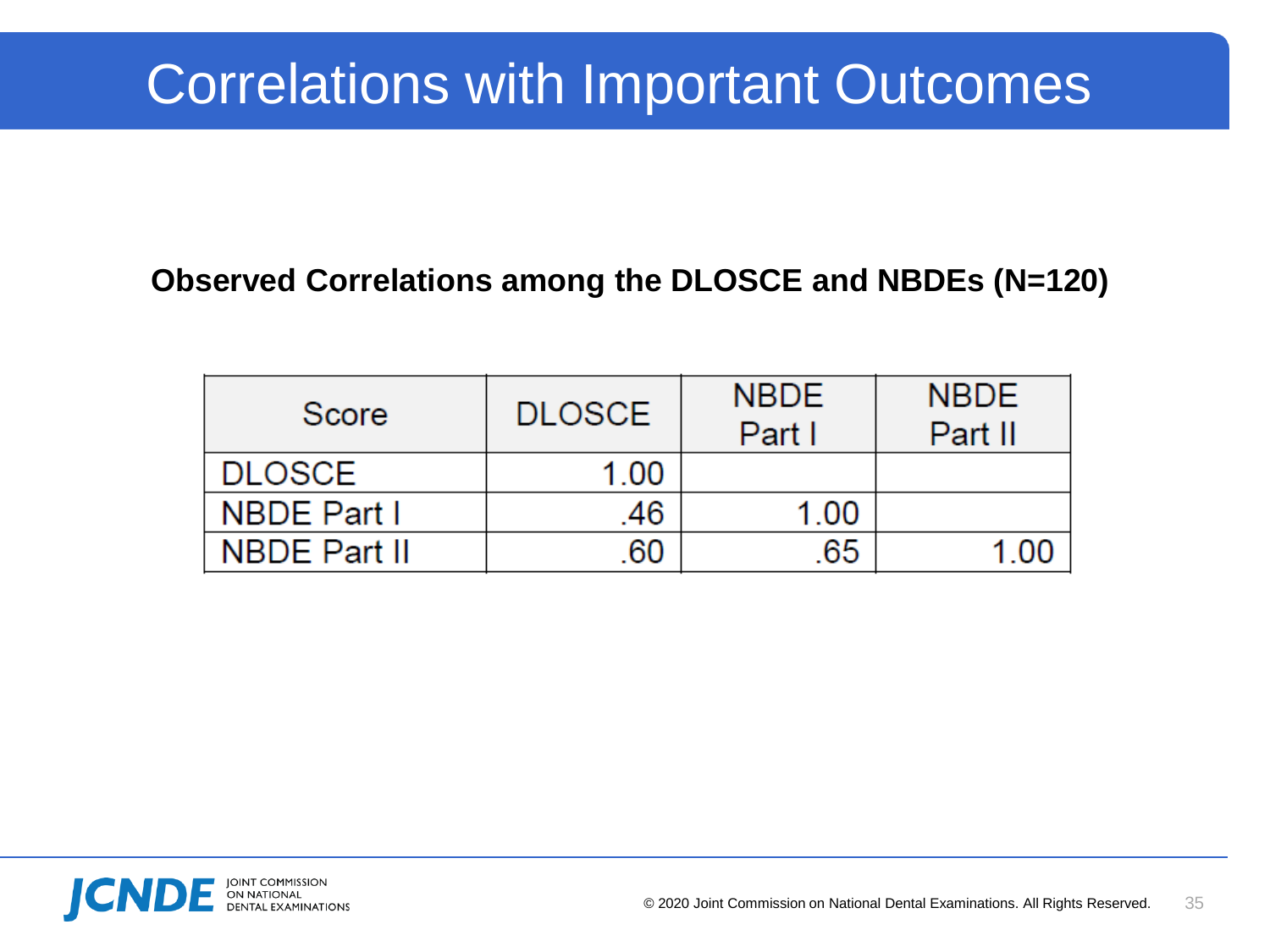#### Failure Rates

#### **DLOSCE Failure Rates by Candidate Group: Summer 2020\***

|                       | Accredited <sup>t</sup> |           | Non-Accredited <sup>#</sup> |           | <b>Total</b>  |           |
|-----------------------|-------------------------|-----------|-----------------------------|-----------|---------------|-----------|
|                       | <b>Number</b>           | % Failing | <b>Number</b>               | % Failing | <b>Number</b> | % Failing |
| <b>Summer</b><br>2020 | 116                     | 8.6%      | $\overline{4}$              | 25.0%     | 120           | 9.2%      |

† Indicates candidates educated by dental schools accredited by the Commission on Dental Accreditation. ‡ Indicates candidates educated by dental schools not accredited by the Commission on Dental Accreditation.

Note: The non-accredited group failure rate is presented for the sake of completeness, but must be interpreted with caution due to the small sample size.

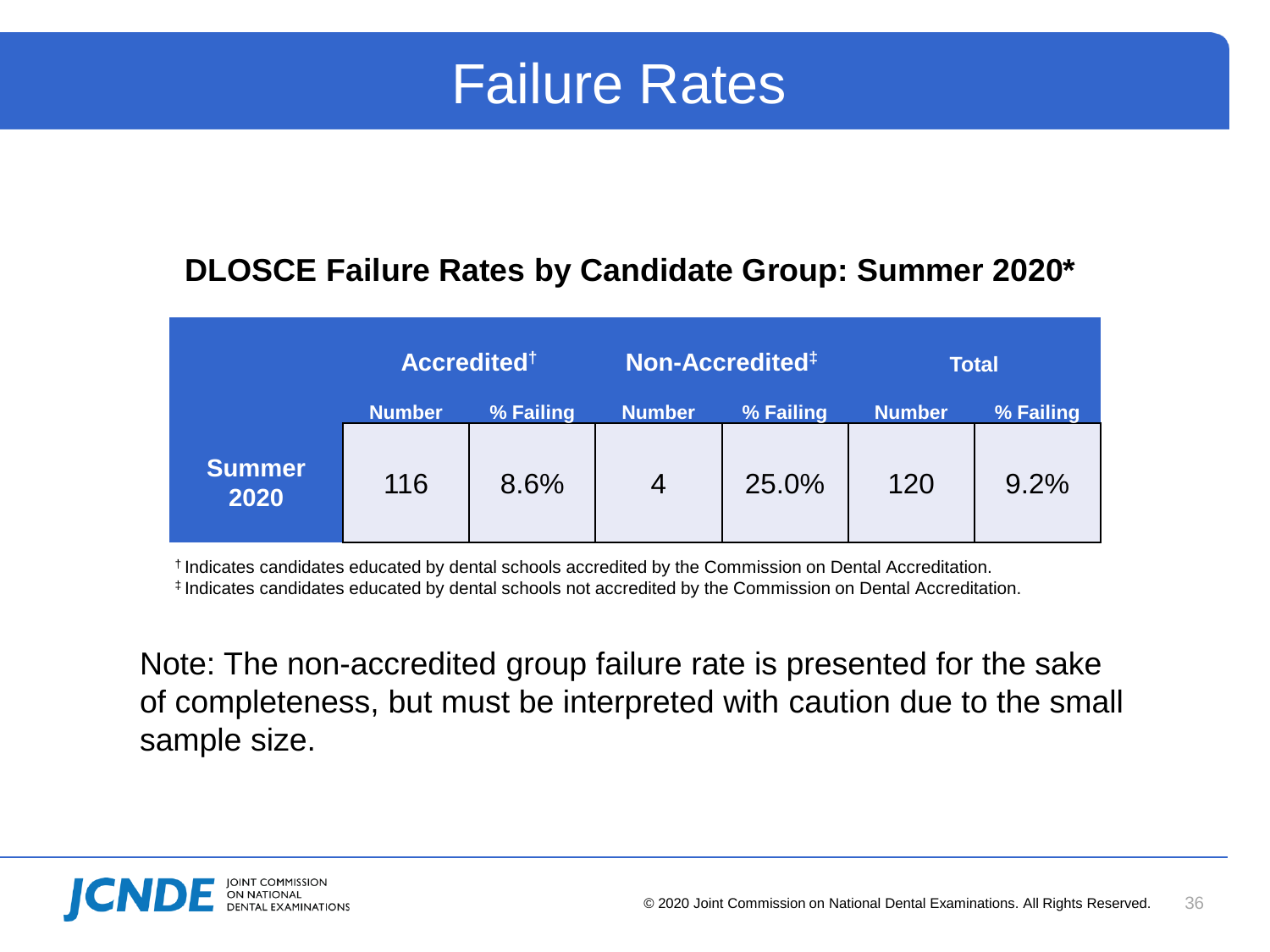### Candidate Feedback

*Feedback from candidates completing the DLOSCE:*

"I think this was very well done and the future of dental licensure. It is a much more accurate assessment of clinical preparedness than a single encounter patient experience."

"Thank you for making this test available for the Class of 2020 - truly I appreciate the efforts to make this test happen despite the uncertain changes the COVID pandemic brought to the healthcare profession. This was a fun exam and I believe the members involved in making this test happen have made a milestone for dentistry to move toward a more ethically sound path to licensure. Thank you and stay safe!"

"I really appreciated that this exam was clinically relevant and I found it to be much more thorough at assessing a clinician's skills and judgment than a one-day experience in the clinic (i.e. live patient exams such as WREB)"

#### *General comments (paraphrased):*

Would like to remove teeth in 3-D models to see better; with regard to interproximal contacts, would be nice to be able to use floss; exam was very difficult (if you choose an incorrect response option, the whole question is marked wrong)

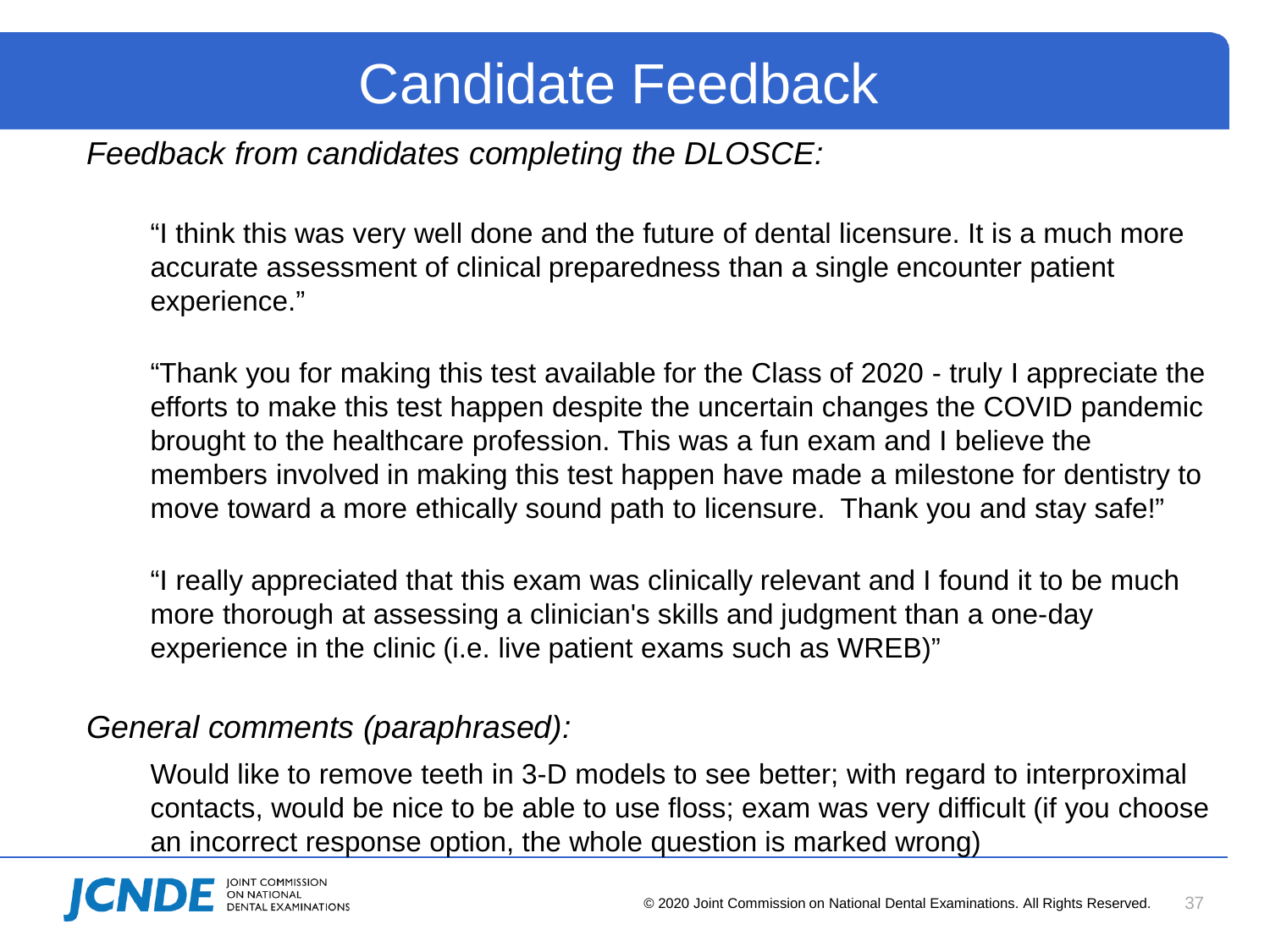#### Why Should the Dental Board in your State use the DLOSCE?

- **The DLOSCE helps dental boards in their mission to protect the public.**
- The DLOSCE measures clinical judgment
	- Disciplinary actions by dental boards largely focus on errors in clinical judgment.
- The DLOSCE is supported by strong validity evidence.
	- Extensive reliance on 150+ highly qualified subject matter experts who build examination content
	- Clinically relevant content that mirrors the dental practice
	- Supported by a team of measurement professionals with advanced degrees (psychometrics, etc.)
- The DLOSCE gives dental boards the ability to identify those who lack the skills necessary for safe practice, using a professionally developed examination backed by strong validity evidence.
- The DLOSCE provides objective and comprehensive measurement of candidate skills.
- The DLOSCE is not subject to any further shutdown of dental school clinics due to the pandemic.
- The Joint Commission on National Dental Examinations (JCNDE) has a long and successful track record of delivering high quality, high stakes licensure examinations that are used by boards to help protect the public.

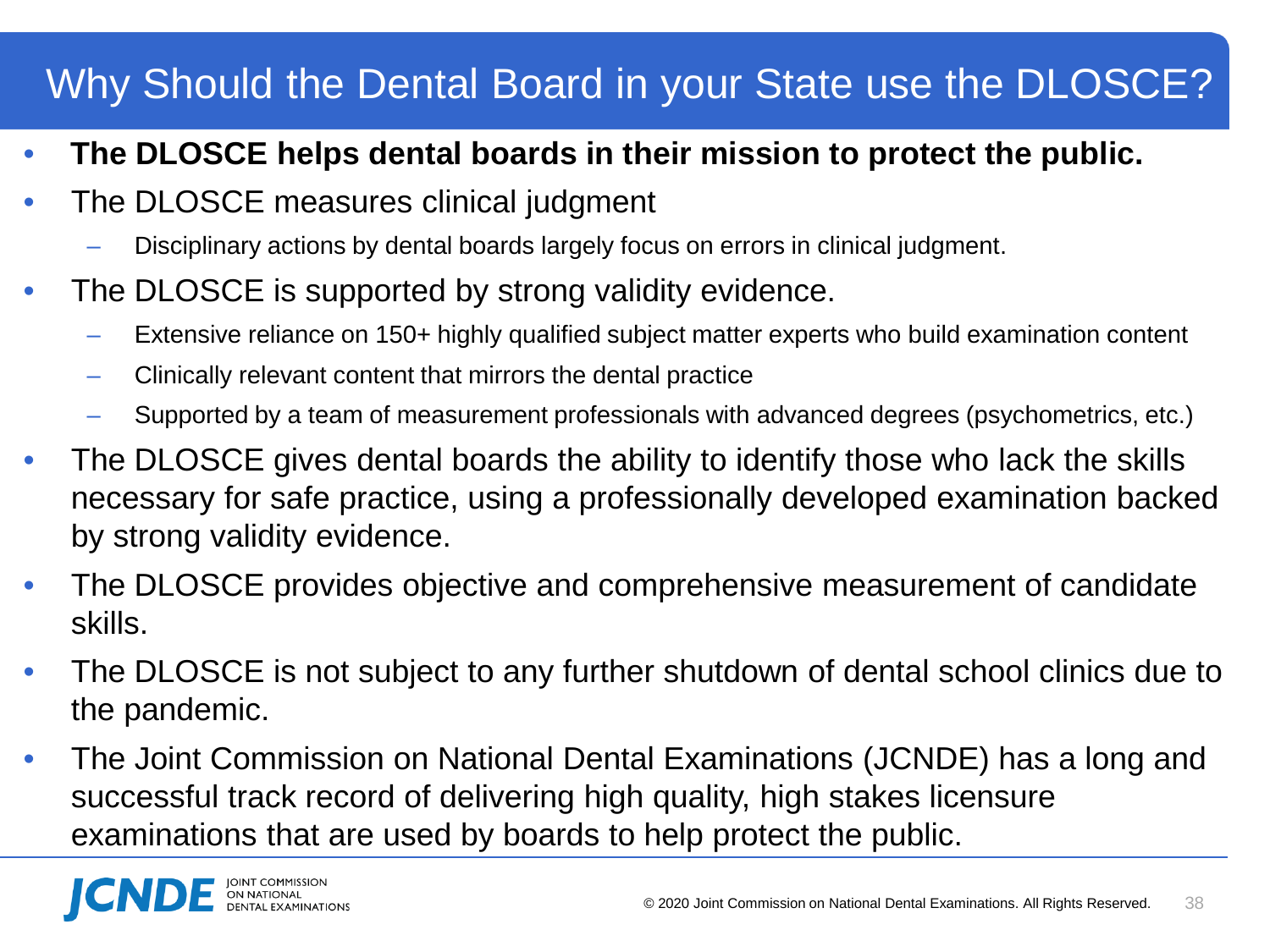#### How Can You Help Promote the DLOSCE?

#### *Development of the DLOSCE has been an historic undertaking. Many have voiced an interest in being a part of this effort to modernize dental licensure.*

- Help build a consensus within your state association, in support of the DLOSCE.
- Help build a consensus within local dental schools, in support of the DLOSCE.
- Together with your state dental association and local dental school(s), advocate for the DLOSCE with your state's dental board.
- Request that your state dental board accept successful completion of the DLOSCE as complete fulfillment of boards' clinical licensure examination requirement.
- Consider joining the Coalition for Modernizing Dental Licensure
	- Web: [www.dentallicensure.org](http://www.dentallicensure.org/) Email: [info@dentallicensure.org](mailto:info@dentallicensure.org)

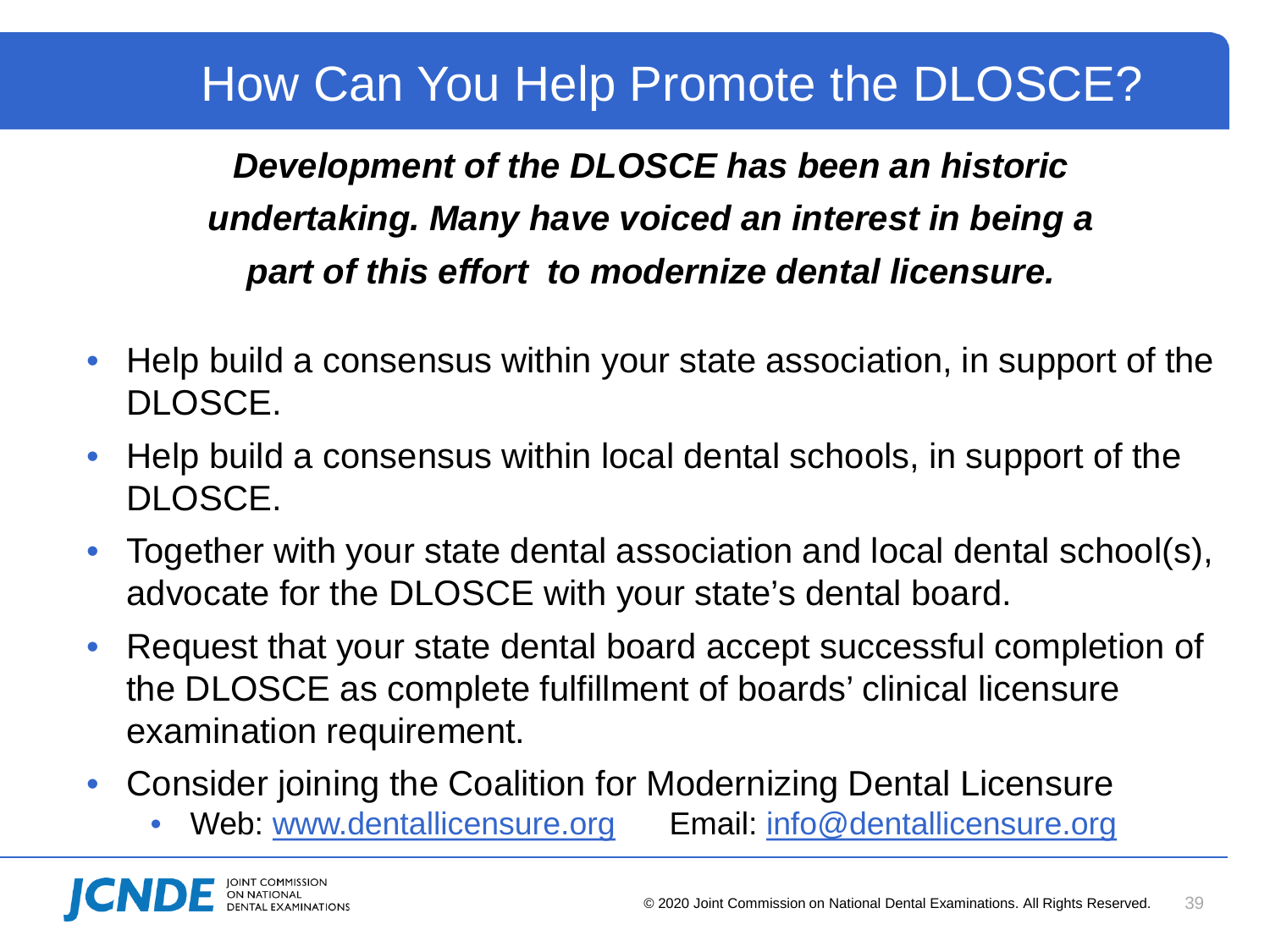### Additional Information and Resources

- Practice Questions
- 3D Model Tutorial
- DLOSCE Candidate Guide
- DLOSCE Quick Facts
- DLOSCE Technical Report
- **Summary of Content Validity Evidence**
- Recorded Webinars
	- Dental Boards
	- Dental Students
	- Dental Educators

#### • Key JCNDE links for additional information (ada.org/dlosce)

- <https://www.ada.org/en/jcnde/dental-licensure-objective-structured-clinical-examination/news-and-resources>
- <https://www.ada.org/en/jcnde/dental-licensure-objective-structured-clinical-examination/test-preparation>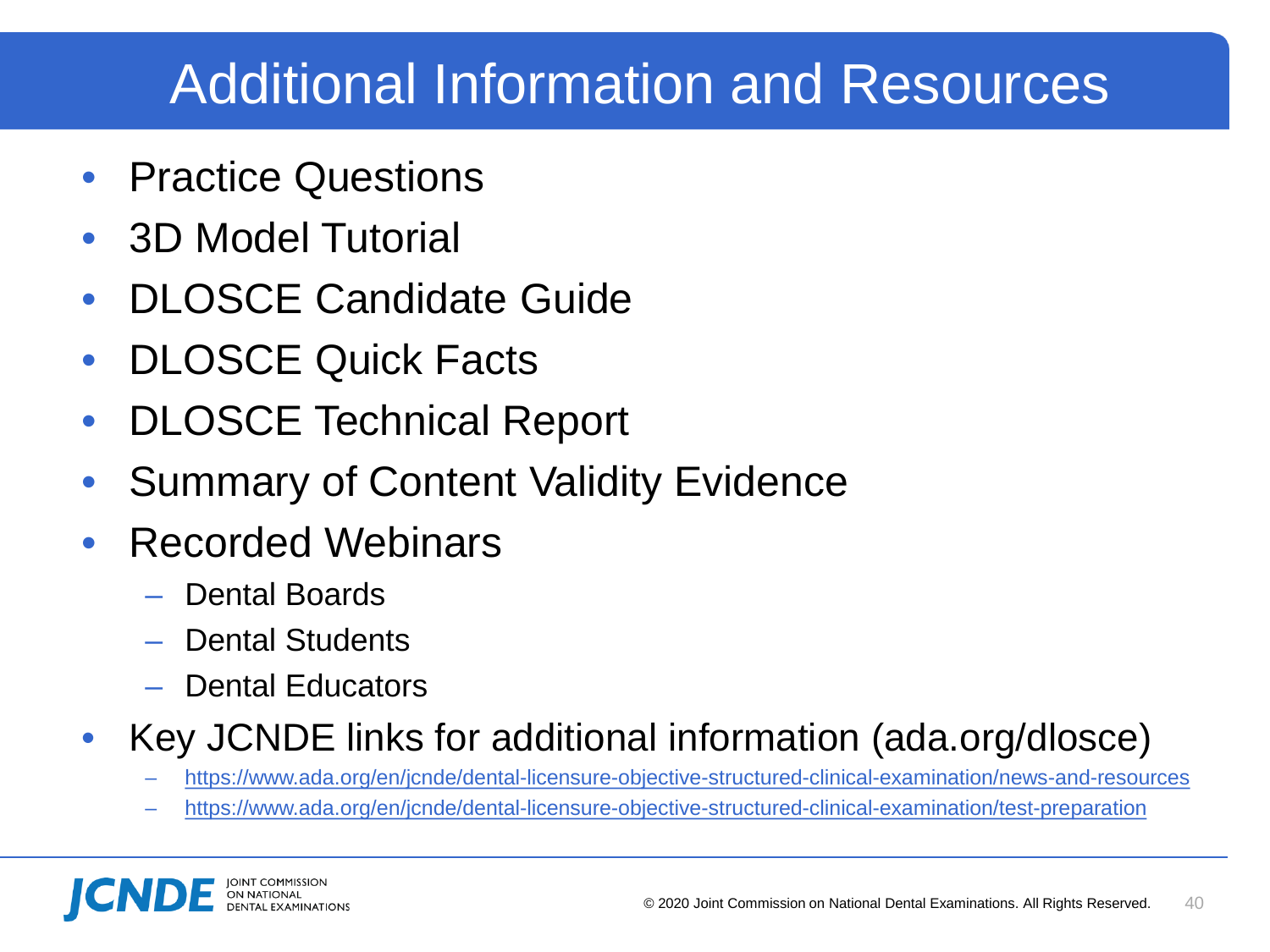#### References

1. The National Dental Examining Board of Canada. Technical Report: Objective Structured Clinical Examination. 2019. ndeb-bned.ca/sites/ndeb/files/pdf/ TechnicalManuals/2018/acj\_2018\_technical\_report\_ approved091419.pdf.

2. Gerrow, JD; Murphy, HJ; Boyd MA; and Scott, DA. Concurrent validity of written and OSCE components of the Canadian dental certification examinations. J Dent Educ. 2003 Aug;67(8):896-901.

3. Gerrow, JD; Murphy, HJ; Boyd MA; and Scott, DA. An analysis of the contribution of a patient-based component to a clinical licensure examination. J Am Dent Assoc. 2006 Oct;137(10):1434-9.

4. Ranney RR, Wood M, and Gunsolley JC. Works in Progress: A Comparison of Dental School Experiences Between Passing and Failing NERB Candidates, 2001. J Dent Ed 2003 March;67(3):311-316.

5. Ranney RR, Gunsolley JC, Miller LS, and Wood M. The relationship between performance in a dental school and performance on a clinical examination for licensure: a nine-year study. J Am Dent Assoc. 2004 Aug;135(8):1146-53.

6. Ranney, RR. What the available evidence on clinical licensure exams shows. J Evid Base Dent Pract 2006; 6:148- 154.

7. Chambers DW. Board-to-board consistency in initial dental licensure examinations. J Dent Educ. 2011 Oct;75(10):1310-5.

8. Friedrichsen, SW. Moving toward 21<sup>st-</sup>century clinical licensure examinations in dentistry. J Dent Educ. 2016 Jun; 80(6): 639-640.

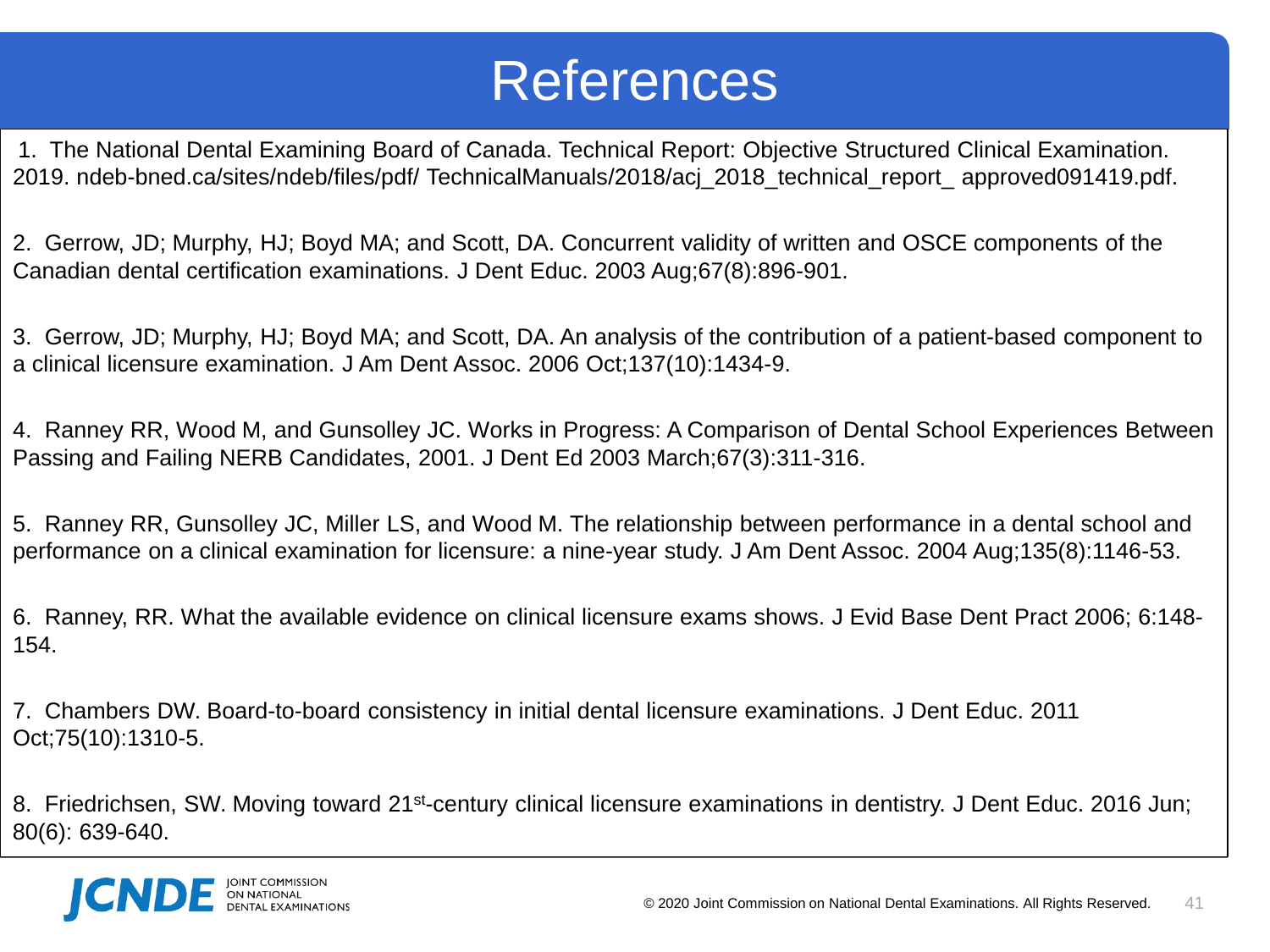







**Kanthasamy Ragunanthan, DDS, MS**

**Chair, JCNDE**

**Cataldo W. Leone, DMD, DMedSc, FACD, FICD**

**Past Chair, JCNDE**

**David M. Waldschmidt, Ph.D.**

**Director, JCNDE**